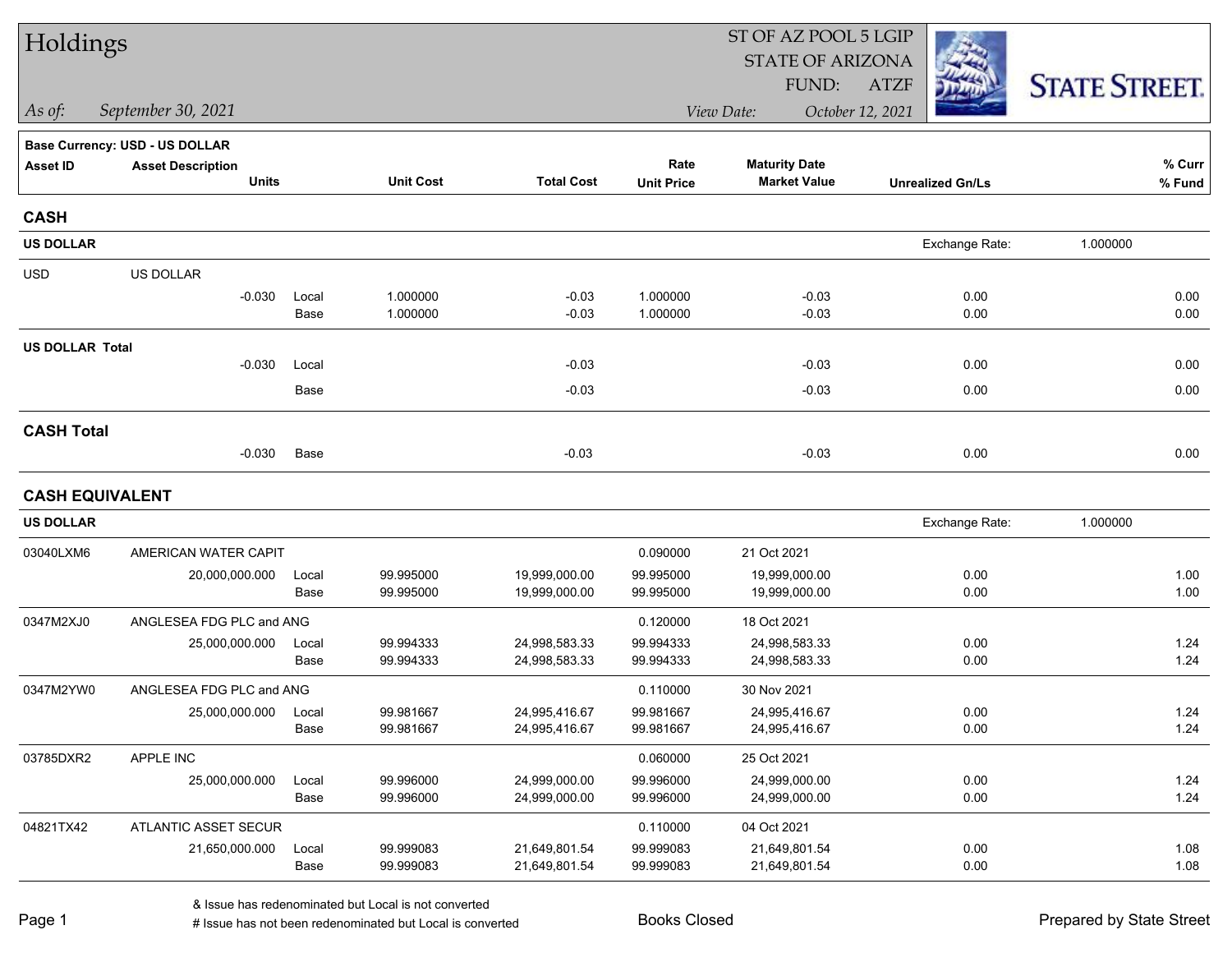| Holdings |
|----------|
|----------|

### STATE OF ARIZONA ST OF AZ POOL 5 LGIP FUND:

ATZF



**Base Currency: USD - US DOLLAR**

*September 30, 2021 As of: View Date: October 12, 2021*

| <b>Asset ID</b> | <b>Asset Description</b><br><b>Units</b> |       | <b>Unit Cost</b> | <b>Total Cost</b> | Rate<br><b>Unit Price</b> | <b>Maturity Date</b><br><b>Market Value</b> | <b>Unrealized Gn/Ls</b> | % Curr<br>% Fund |
|-----------------|------------------------------------------|-------|------------------|-------------------|---------------------------|---------------------------------------------|-------------------------|------------------|
|                 |                                          |       |                  |                   |                           |                                             |                         |                  |
| 04821TXK6       | ATLANTIC ASSET SECUR                     |       |                  |                   | 0.100000                  | 19 Oct 2021                                 |                         |                  |
|                 | 20,000,000.000                           | Local | 99.995000        | 19,999,000.00     | 99.995000                 | 19,999,000.00                               | 0.00                    | 1.00             |
|                 |                                          | Base  | 99.995000        | 19,999,000.00     | 99.995000                 | 19,999,000.00                               | 0.00                    | 1.00             |
| 04821TYC3       | <b>ATLANTIC ASSET SECUR</b>              |       |                  |                   | 0.120000                  | 12 Nov 2021                                 |                         |                  |
|                 | 7,000,000.000                            | Local | 99.986000        | 6,999,020.00      | 99.986000                 | 6,999,020.00                                | 0.00                    | 0.35             |
|                 |                                          | Base  | 99.986000        | 6,999,020.00      | 99.986000                 | 6,999,020.00                                | 0.00                    | 0.35             |
| 05253CA48       | <b>AUST &amp; NEW ZEA</b>                |       |                  |                   | 0.120000                  | 04 Jan 2022                                 |                         |                  |
|                 | 15,000,000.000                           | Local | 99.968333        | 14,995,250.00     | 99.980736                 | 14,997,110.40                               | 1,860.40                | 0.75             |
|                 |                                          | Base  | 99.968333        | 14,995,250.00     | 99.980736                 | 14,997,110.40                               | 1,860.40                | 0.75             |
| 05253CAR7       | <b>AUST &amp; NEW ZEA</b>                |       |                  |                   | 0.130000                  | 25 Jan 2022                                 |                         |                  |
|                 | 10,000,000.000                           | Local | 99.958111        | 9,995,811.11      | 99.958111                 | 9,995,811.11                                | 0.00                    | 0.50             |
|                 |                                          | Base  | 99.958111        | 9,995,811.11      | 99.958111                 | 9,995,811.11                                | 0.00                    | 0.50             |
| 05253CC12       | <b>AUST &amp; NEW ZEA</b>                |       |                  |                   | 0.200000                  | 01 Mar 2022                                 |                         |                  |
|                 | 10,000,000.000                           | Local | 99.916111        | 9,991,611.11      | 99.966025                 | 9,996,602.50                                | 4,991.39                | 0.50             |
|                 |                                          | Base  | 99.916111        | 9,991,611.11      | 99.966025                 | 9,996,602.50                                | 4,991.39                | 0.50             |
| 06367CFG7       | <b>BANK OF MONTREAL-</b>                 |       |                  |                   | 0.220000                  | 18 May 2022                                 |                         |                  |
|                 | 15,000,000.000                           | Local | 100.000000       | 15,000,000.00     | 100.040588                | 15,006,088.20                               | 6,088.20                | 0.75             |
|                 |                                          | Base  | 100.000000       | 15,000,000.00     | 100.040588                | 15,006,088.20                               | 6,088.20                | 0.75             |
| 06367CJQ1       | <b>BANK OF MONTREAL-</b>                 |       |                  |                   | 0.200000                  | 02 Sep 2022                                 |                         |                  |
|                 | 10,000,000.000                           | Local | 100.000000       | 10,000,000.00     | 100.008000                | 10,000,800.00                               | 800.00                  | 0.50             |
|                 |                                          | Base  | 100.000000       | 10,000,000.00     | 100.008000                | 10,000,800.00                               | 800.00                  | 0.50             |
| 06417MPH2       | <b>BANK OF NOVA SCOTIA</b>               |       |                  |                   | 0.230000                  | 11 May 2022                                 |                         |                  |
|                 | 10,000,000.000                           | Local | 100.006175       | 10,000,617.45     | 100.039000                | 10,003,900.00                               | 3,282.55                | 0.50             |
|                 |                                          | Base  | 100.006175       | 10,000,617.45     | 100.039000                | 10,003,900.00                               | 3,282.55                | 0.50             |
| 06417MQC2       | <b>BANK OF NOVA SCOTIA</b>               |       |                  |                   | 0.210000                  | 07 Jun 2022                                 |                         |                  |
|                 | 10,000,000.000                           | Local | 100.000000       | 10,000,000.00     | 100.024000                | 10,002,400.00                               | 2,400.00                | 0.50             |
|                 |                                          | Base  | 100.000000       | 10,000,000.00     | 100.024000                | 10,002,400.00                               | 2,400.00                | 0.50             |
| 07644AZ72       | BEDFORD ROW FDG CORP                     |       |                  |                   | 0.140000                  | 07 Dec 2021                                 |                         |                  |
|                 | 10,000,000.000                           | Local | 99.973944        | 9,997,394.44      | 99.973944                 | 9,997,394.44                                | 0.00                    | 0.50             |
|                 |                                          | Base  | 99.973944        | 9,997,394.44      | 99.973944                 | 9,997,394.44                                | 0.00                    | 0.50             |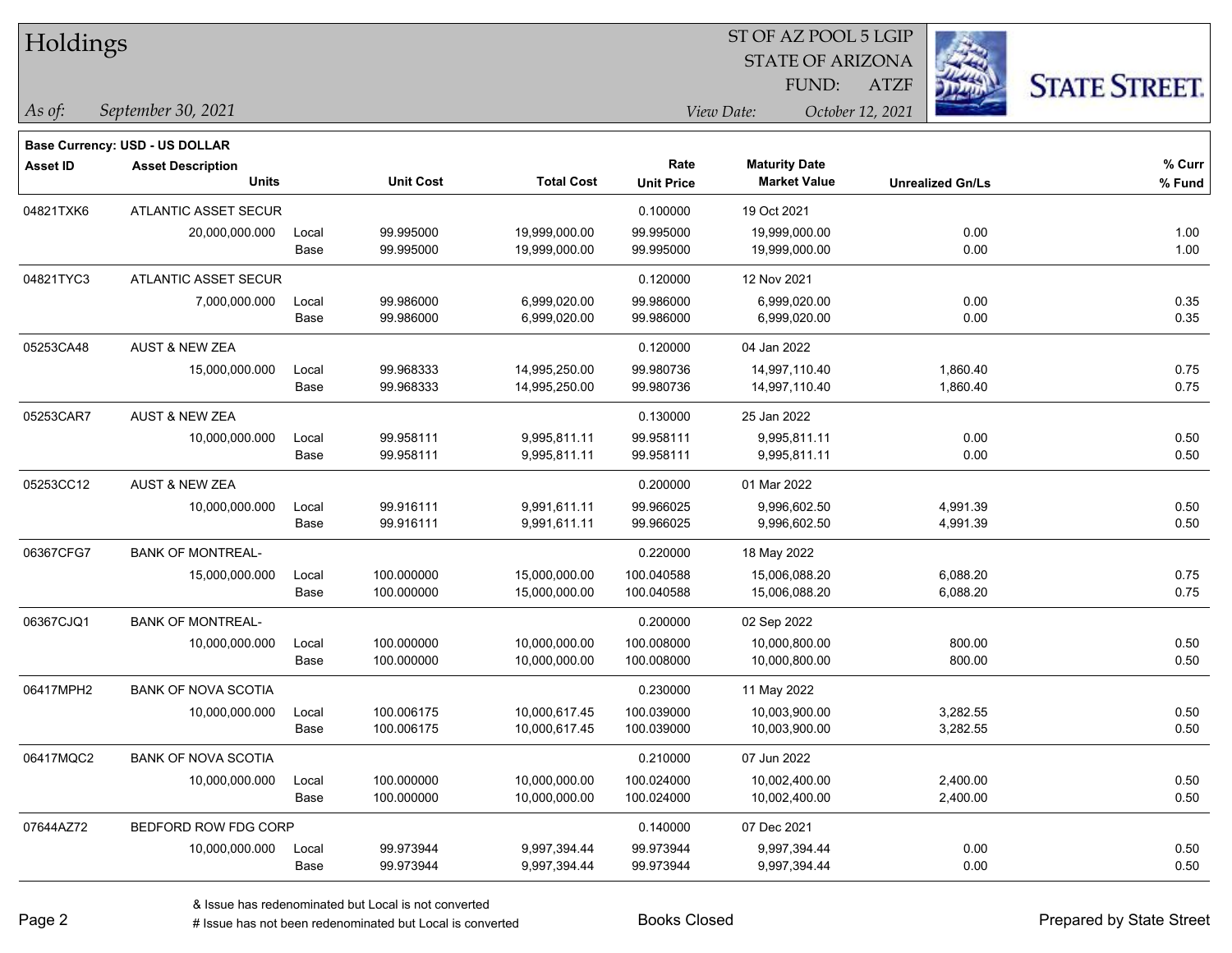| Holdings        |                                          |               |                        |                              | 51 OF AZ POOL 5 LGIP      |                                             |                         |                     |  |  |  |
|-----------------|------------------------------------------|---------------|------------------------|------------------------------|---------------------------|---------------------------------------------|-------------------------|---------------------|--|--|--|
|                 |                                          |               |                        |                              |                           | <b>STATE OF ARIZONA</b>                     |                         |                     |  |  |  |
|                 |                                          |               |                        |                              |                           | FUND:                                       | <b>ATZF</b>             | <b>STATE STREET</b> |  |  |  |
| As of:          | September 30, 2021                       |               |                        |                              |                           | View Date:                                  | October 12, 2021        |                     |  |  |  |
|                 | <b>Base Currency: USD - US DOLLAR</b>    |               |                        |                              |                           |                                             |                         |                     |  |  |  |
| <b>Asset ID</b> | <b>Asset Description</b><br><b>Units</b> |               | <b>Unit Cost</b>       | <b>Total Cost</b>            | Rate<br><b>Unit Price</b> | <b>Maturity Date</b><br><b>Market Value</b> | <b>Unrealized Gn/Ls</b> | % Curr<br>% Fund    |  |  |  |
|                 |                                          |               |                        |                              |                           |                                             |                         |                     |  |  |  |
| 07644BA36       | BEDFORD ROW FDG CORP                     |               |                        |                              | 0.210000                  | 03 Jan 2022                                 |                         |                     |  |  |  |
|                 | 5,000,000.000                            | Local<br>Base | 99.945167<br>99.945167 | 4,997,258.33<br>4,997,258.33 | 99.971017<br>99.971017    | 4,998,550.85<br>4,998,550.85                | 1,292.52<br>1,292.52    | 0.25<br>0.25        |  |  |  |
|                 |                                          |               |                        |                              |                           |                                             |                         |                     |  |  |  |
| 07644BBA9       | BEDFORD ROW FDG CORP                     |               |                        |                              | 0.120000                  | 10 Feb 2022                                 |                         |                     |  |  |  |
|                 | 25,000,000.000                           | Local         | 99.956000              | 24,989,000.00                | 99.954533                 | 24,988,633.25                               | $-366.75$               | 1.24                |  |  |  |
|                 |                                          | Base          | 99.956000              | 24,989,000.00                | 99.954533                 | 24,988,633.25                               | $-366.75$               | 1.24                |  |  |  |
| 07644BCM2       | BEDFORD ROW FDG CORP                     |               |                        |                              | 0.140000                  | 21 Mar 2022                                 |                         |                     |  |  |  |
|                 | 10,000,000.000                           | Local         | 99.933500              | 9,993,350.00                 | 99.933500                 | 9,993,350.00                                | 0.00                    | 0.50                |  |  |  |
|                 |                                          | Base          | 99.933500              | 9,993,350.00                 | 99.933500                 | 9,993,350.00                                | 0.00                    | 0.50                |  |  |  |
| 13606CSH8       | <b>CANADIAN IMPERIAL BK</b>              |               |                        |                              | 0.240000                  | 04 May 2022                                 |                         |                     |  |  |  |
|                 | 10,000,000.000                           | Local         | 100.000000             | 10,000,000.00                | 100.046442                | 10,004,644.20                               | 4,644.20                | 0.50                |  |  |  |
|                 |                                          | Base          | 100.000000             | 10,000,000.00                | 100.046442                | 10,004,644.20                               | 4,644.20                | 0.50                |  |  |  |
| 13606CW75       | CANADIAN IMPERIAL BK                     |               |                        |                              | 0.090000                  | 01 Dec 2021                                 |                         |                     |  |  |  |
|                 | 25,000,000.000                           | Local         | 100.000000             | 25,000,000.00                | 100.000000                | 25,000,000.00                               | 0.00                    | 1.24                |  |  |  |
|                 |                                          | Base          | 100.000000             | 25,000,000.00                | 100.000000                | 25,000,000.00                               | 0.00                    | 1.24                |  |  |  |
| 13738JYF1       | CAN AST + CAN LTD JT                     |               |                        |                              | 0.100000                  | 15 Nov 2021                                 |                         |                     |  |  |  |
|                 | 6,752,000.000                            | Local         | 99.987500              | 6,751,156.00                 | 99.987500                 | 6,751,156.00                                | 0.00                    | 0.34                |  |  |  |
|                 |                                          | Base          | 99.987500              | 6,751,156.00                 | 99.987500                 | 6,751,156.00                                | 0.00                    | 0.34                |  |  |  |
| 13738JZ94       | CAN AST + CAN LTD JT                     |               |                        |                              | 0.110000                  | 09 Dec 2021                                 |                         |                     |  |  |  |
|                 | 15,000,000.000                           | Local         | 99.978917              | 14,996,837.50                | 99.978917                 | 14,996,837.50                               | 0.00                    | 0.75                |  |  |  |
|                 |                                          | Base          | 99.978917              | 14,996,837.50                | 99.978917                 | 14,996,837.50                               | 0.00                    | 0.75                |  |  |  |
| 13738JZT0       | CAN AST + CAN LTD JT                     |               |                        |                              | 0.100000                  | 27 Dec 2021                                 |                         |                     |  |  |  |
|                 | 20,000,000.000                           | Local         | 99.975833              | 19,995,166.67                | 99.975833                 | 19,995,166.67                               | 0.00                    | 1.00                |  |  |  |
|                 |                                          | Base          | 99.975833              | 19,995,166.67                | 99.975833                 | 19,995,166.67                               | 0.00                    | 1.00                |  |  |  |
| 13738KAE7       | CAN AST & CAN LTD JT                     |               |                        |                              | 0.120000                  | 14 Jan 2022                                 |                         |                     |  |  |  |
|                 | 5,000,000.000                            | Local         | 99.965000              | 4,998,250.00                 | 99.965000                 | 4,998,250.00                                | 0.00                    | 0.25                |  |  |  |
|                 |                                          | Base          | 99.965000              | 4,998,250.00                 | 99.965000                 | 4,998,250.00                                | 0.00                    | 0.25                |  |  |  |
| 14912DZ10       | CATERPLR FIN SRV CO.                     |               |                        |                              | 0.070000                  | 01 Dec 2021                                 |                         |                     |  |  |  |
|                 | 25,000,000.000                           | Local         | 99.988139              | 24,997,034.73                | 99.988139                 | 24,997,034.73                               | 0.00                    | 1.24                |  |  |  |
|                 |                                          | Base          | 99.988139              | 24,997,034.73                | 99.988139                 | 24,997,034.73                               | 0.00                    | 1.24                |  |  |  |

 $ST$  OF AZ POOL 5 LGIP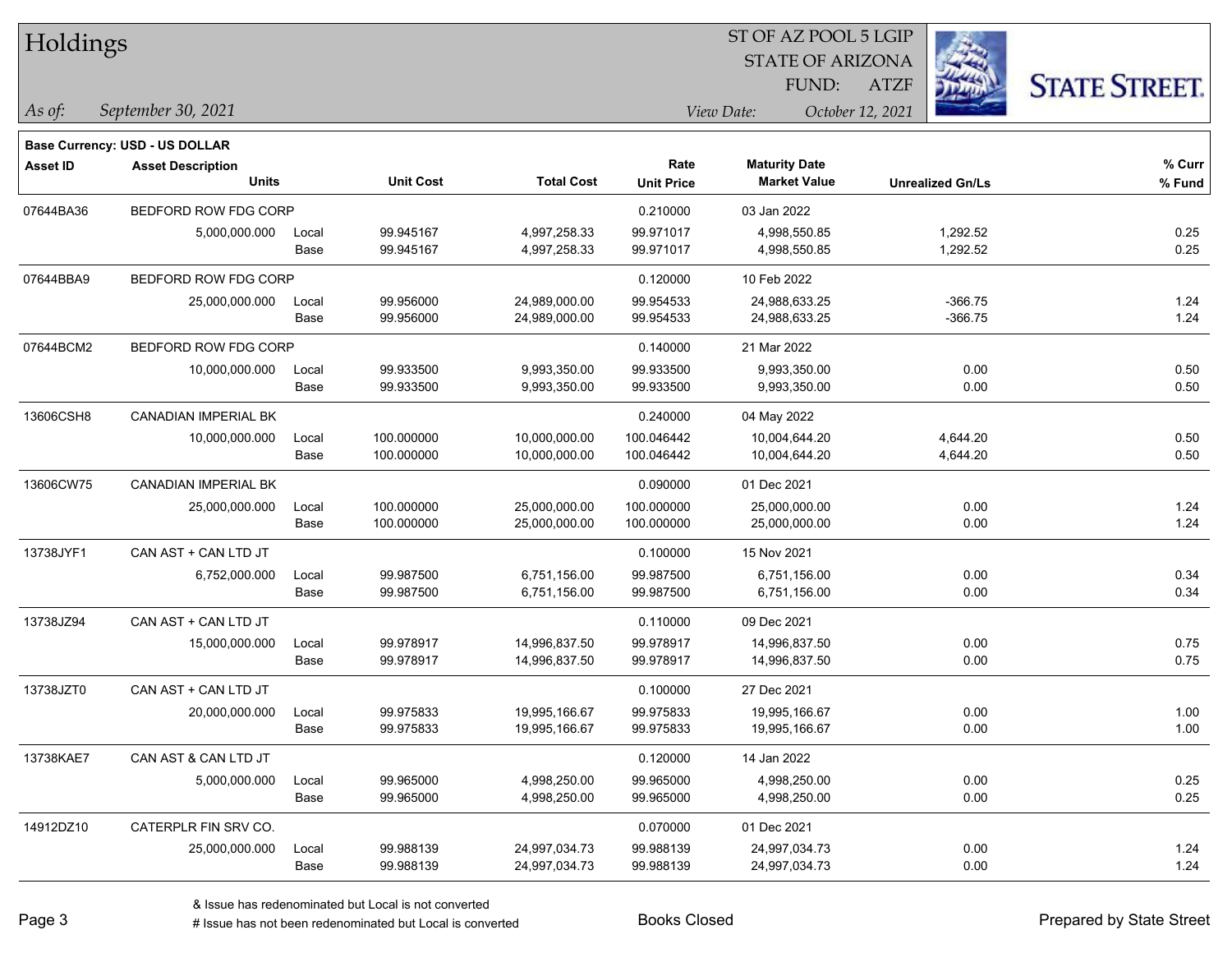| Holdings        |                                          |               |                        |                                |                           | ST OF AZ POOL 5 LGIP                        |                  |                         |                      |
|-----------------|------------------------------------------|---------------|------------------------|--------------------------------|---------------------------|---------------------------------------------|------------------|-------------------------|----------------------|
|                 |                                          |               |                        |                                |                           | <b>STATE OF ARIZONA</b>                     |                  |                         |                      |
|                 |                                          |               |                        |                                |                           | FUND:                                       | <b>ATZF</b>      |                         | <b>STATE STREET.</b> |
| As of:          | September 30, 2021                       |               |                        |                                | View Date:                |                                             | October 12, 2021 |                         |                      |
|                 | <b>Base Currency: USD - US DOLLAR</b>    |               |                        |                                |                           |                                             |                  |                         |                      |
| <b>Asset ID</b> | <b>Asset Description</b><br><b>Units</b> |               | <b>Unit Cost</b>       | <b>Total Cost</b>              | Rate<br><b>Unit Price</b> | <b>Maturity Date</b><br><b>Market Value</b> |                  | <b>Unrealized Gn/Ls</b> | % Curr<br>$%$ Fund   |
| 15060XYF3       | CEDAR SPRING CPTL CO                     |               |                        |                                | 0.120000                  | 15 Nov 2021                                 |                  |                         |                      |
|                 | 25,000,000.000                           | Local<br>Base | 99.985000<br>99.985000 | 24,996,250.00<br>24,996,250.00 | 99.985000<br>99.985000    | 24,996,250.00<br>24,996,250.00              |                  | 0.00<br>0.00            | 1.24<br>1.24         |
| 15060XZ13       | CEDAR SPRING CPTL CO                     |               |                        |                                | 0.120000                  | 01 Dec 2021                                 |                  |                         |                      |
|                 | 25,000,000.000                           | Local<br>Base | 99.979667<br>99.979667 | 24,994,916.67<br>24,994,916.67 | 99.979667<br>99.979667    | 24,994,916.67<br>24,994,916.67              |                  | 0.00<br>0.00            | 1.24<br>1.24         |
| 15963TX46       | <b>CHARIOT FNDG LLC</b>                  |               |                        |                                | 0.110000                  | 04 Oct 2021                                 |                  |                         |                      |
|                 | 15,000,000.000                           | Local<br>Base | 99.999083<br>99.999083 | 14,999,862.50<br>14,999,862.50 | 99.999083<br>99.999083    | 14,999,862.50<br>14,999,862.50              |                  | 0.00<br>0.00            | 0.75<br>0.75         |
| 15963TXT1       | CHARIOT FNDG LLC                         |               |                        |                                | 0.110000                  | 27 Oct 2021                                 |                  |                         |                      |
|                 | 15,000,000.000                           | Local<br>Base | 99.992056<br>99.992056 | 14,998,808.33<br>14,998,808.33 | 99.992056<br>99.992056    | 14,998,808.33<br>14,998,808.33              |                  | 0.00<br>0.00            | 0.75<br>0.75         |
| 16677JXV3       | CHEVRON CORP                             |               |                        |                                | 0.160000                  | 29 Oct 2021                                 |                  |                         |                      |
|                 | 10,000,000.000                           | Local<br>Base | 99.987556<br>99.987556 | 9,998,755.55<br>9,998,755.55   | 99.987556<br>99.987556    | 9,998,755.55<br>9,998,755.55                |                  | 0.00<br>0.00            | 0.50<br>0.50         |
| 19121BH10       | COCA-COLA COMPANY                        |               |                        |                                | 0.120000                  | 01 Aug 2022                                 |                  |                         |                      |
|                 | 15,000,000.000                           | Local<br>Base | 99.898667<br>99.898667 | 14,984,800.00<br>14,984,800.00 | 99.898667<br>99.898667    | 14,984,800.00<br>14,984,800.00              |                  | 0.00<br>0.00            | 0.75<br>0.75         |
| 2063C0Y14       | CONCORD MIN CPTL CO                      |               |                        |                                | 0.120000                  | 01 Nov 2021                                 |                  |                         |                      |
|                 | 25,000,000.000                           | Local<br>Base | 99.989667<br>99.989667 | 24,997,416.67<br>24,997,416.67 | 99.989667<br>99.989667    | 24,997,416.67<br>24,997,416.67              |                  | 0.00<br>0.00            | 1.24<br>1.24         |
| 2063C0YA4       | CONCORD MIN CPTL CO                      |               |                        |                                | 0.120000                  | 10 Nov 2021                                 |                  |                         |                      |
|                 | 25,000,000.000                           | Local<br>Base | 99.986667<br>99.986667 | 24,996,666.67<br>24,996,666.67 | 99.986667<br>99.986667    | 24,996,666.67<br>24,996,666.67              |                  | 0.00<br>0.00            | 1.24<br>1.24         |
| 30229BAQ0       | <b>EXXON MOBIL CORP</b>                  |               |                        |                                | 0.050000                  | 24 Jan 2022                                 |                  |                         |                      |
|                 | 10,000,000.000                           | Local<br>Base | 99.984028<br>99.984028 | 9,998,402.78<br>9,998,402.78   | 99.984028<br>99.984028    | 9,998,402.78<br>9,998,402.78                |                  | 0.00<br>0.00            | 0.50<br>0.50         |
| 30229BC13       | <b>EXXON MOBIL CORP</b>                  |               |                        |                                | 0.100000                  | 01 Mar 2022                                 |                  |                         |                      |
|                 | 15,000,000.000                           | Local         | 99.958056              | 14,993,708.34                  | 99.958056                 | 14,993,708.34                               |                  | 0.00                    | 0.75                 |

 $\overline{\phantom{0}}$ 

 $\overline{\phantom{0}}$ 

Base 99.958056 14,993,708.34 99.958056 14,993,708.34 0.00 0.75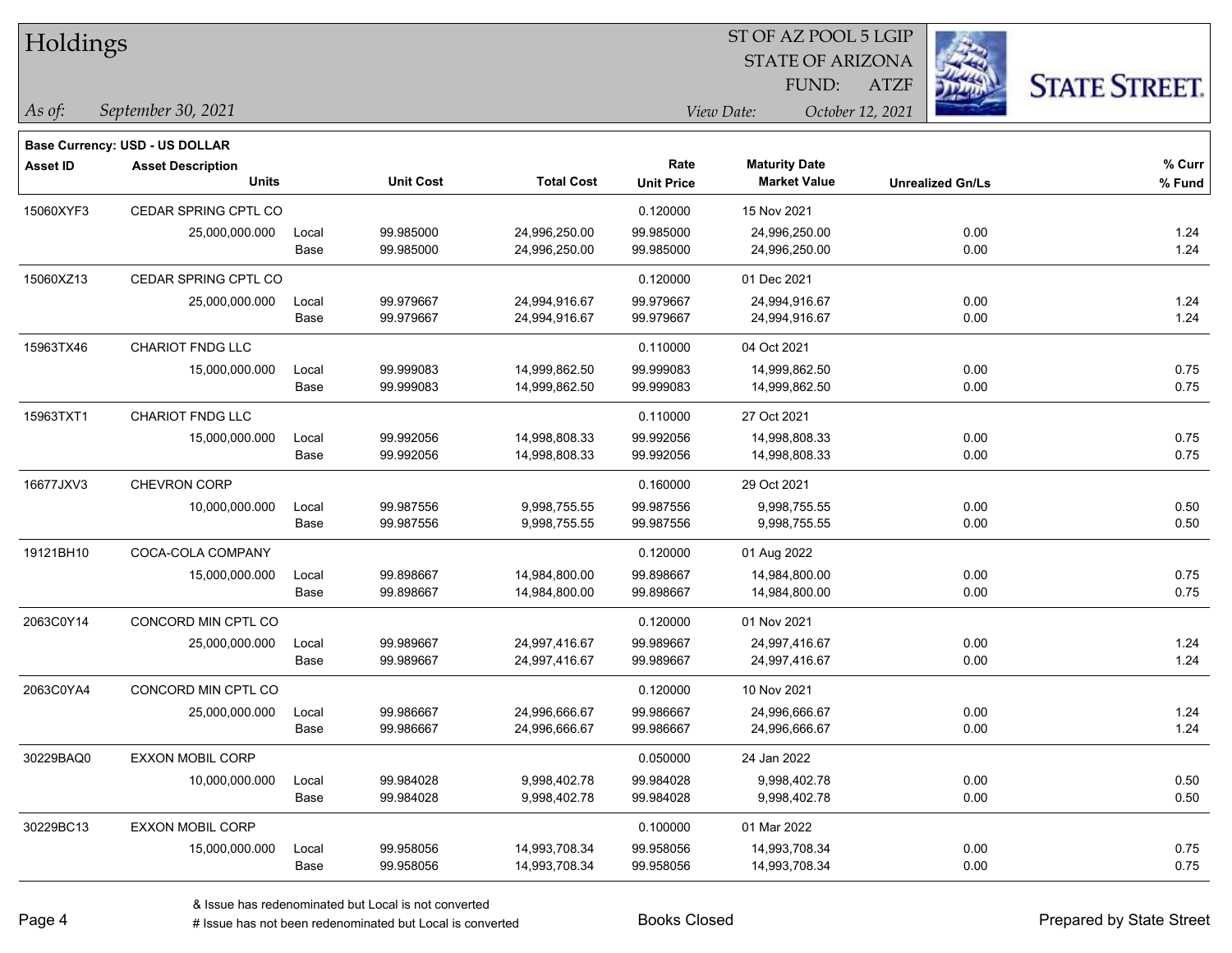| Holdings  |                                          |               |                          |                                |                           | ST OF AZ POOL 5 LGIP<br><b>STATE OF ARIZONA</b> |                         |                      |
|-----------|------------------------------------------|---------------|--------------------------|--------------------------------|---------------------------|-------------------------------------------------|-------------------------|----------------------|
|           |                                          |               |                          |                                |                           | FUND:                                           | <b>ATZF</b>             | <b>STATE STREET.</b> |
| As of:    | September 30, 2021                       |               |                          |                                |                           | View Date:                                      | October 12, 2021        |                      |
|           | Base Currency: USD - US DOLLAR           |               |                          |                                |                           |                                                 |                         |                      |
| Asset ID  | <b>Asset Description</b><br><b>Units</b> |               | <b>Unit Cost</b>         | <b>Total Cost</b>              | Rate<br><b>Unit Price</b> | <b>Maturity Date</b><br><b>Market Value</b>     | <b>Unrealized Gn/Ls</b> | % Curr<br>% Fund     |
| 30601WAM1 | <b>FAIRWAY FINANCE CORP</b>              |               |                          |                                | 0.140000                  | 21 Jan 2022                                     |                         |                      |
|           | 10,000,000.000                           | Local<br>Base | 99.956444<br>99.956444   | 9,995,644.44<br>9,995,644.44   | 99.956444<br>99.956444    | 9,995,644.44<br>9,995,644.44                    | 0.00<br>0.00            | 0.50<br>0.50         |
| 30601WAT6 | <b>FAIRWAY FINANCE CORP</b>              |               |                          |                                | 0.120000                  | 27 Jan 2022                                     |                         |                      |
|           | 15,000,000.000                           | Local<br>Base | 99.960667<br>99.960667   | 14,994,100.00<br>14,994,100.00 | 99.960667<br>99.960667    | 14,994,100.00<br>14,994,100.00                  | 0.00<br>0.00            | 0.75<br>0.75         |
| 38346LYA8 | <b>GOTHAM FDG CORP</b>                   |               |                          |                                | 0.110000                  | 10 Nov 2021                                     |                         |                      |
|           | 10,000,000.000                           | Local<br>Base | 99.987778<br>99.987778   | 9,998,777.78<br>9,998,777.78   | 99.987778<br>99.987778    | 9,998,777.78<br>9,998,777.78                    | 0.00<br>0.00            | 0.50<br>0.50         |
| 38346LYV2 | <b>GOTHAM FDG CORP</b>                   |               |                          |                                | 0.100000                  | 29 Nov 2021                                     |                         |                      |
|           | 20,000,000.000                           | Local<br>Base | 99.983611<br>99.983611   | 19,996,722.22<br>19,996,722.22 | 99.983611<br>99.983611    | 19,996,722.22<br>19,996,722.22                  | 0.00<br>0.00            | 1.00<br>1.00         |
| 38346LZA7 | <b>GOTHAM FDG CORP</b>                   |               |                          |                                | 0.090000                  | 10 Dec 2021                                     |                         |                      |
|           | 20,000,000.000                           | Local<br>Base | 99.982500<br>99.982500   | 19,996,500.00<br>19,996,500.00 | 99.982500<br>99.982500    | 19,996,500.00<br>19,996,500.00                  | 0.00<br>0.00            | 1.00<br>1.00         |
| 40060WX15 | GTA FDG LLC DISC                         |               |                          |                                | 0.110000                  | 01 Oct 2021                                     |                         |                      |
|           | 20,000,000.000                           | Local<br>Base | 100.000000<br>100.000000 | 20,000,000.00<br>20,000,000.00 | 100.000000<br>100.000000  | 20,000,000.00<br>20,000,000.00                  | 0.00<br>0.00            | 1.00<br>1.00         |
| 40060WXE7 | <b>GTA FDG LLC DISC</b>                  |               |                          |                                | 0.100000                  | 14 Oct 2021                                     |                         |                      |
|           | 25,000,000.000                           | Local<br>Base | 99.996389<br>99.996389   | 24,999,097.22<br>24,999,097.22 | 99.996389<br>99.996389    | 24,999,097.22<br>24,999,097.22                  | 0.00<br>0.00            | 1.24<br>1.24         |
| 40060WXS6 | <b>GTA FDG LLC DISC</b>                  |               |                          |                                | 0.120000                  | 26 Oct 2021                                     |                         |                      |
|           | 10,000,000.000                           | Local<br>Base | 99.991667<br>99.991667   | 9,999,166.67<br>9,999,166.67   | 99.991667<br>99.991667    | 9,999,166.67<br>9,999,166.67                    | 0.00<br>0.00            | 0.50<br>0.50         |
| 40588LX46 | <b>HALKIN FINANCE LLC USC</b>            |               |                          |                                | 0.120000                  | 04 Oct 2021                                     |                         |                      |
|           | 15,000,000.000                           | Local         | 99.999000                | 14,999,850.00                  | 99.999000                 | 14,999,850.00                                   | 0.00                    | 0.75                 |

40588LXS3 HALKIN FINANCE LLC USC 0.120000 26 Oct 2021

 $\overline{\phantom{0}}$ 

Base 99.999000 14,999,850.00 99.999000 14,999,850.00 0.00 0.75

Base 99.991667 9,999,166.67 99.991667 9,999,166.67 0.00 0.50

10,000,000.000 Local 99.991667 9,999,166.67 99.991667 9,999,166.67 0.00 0.50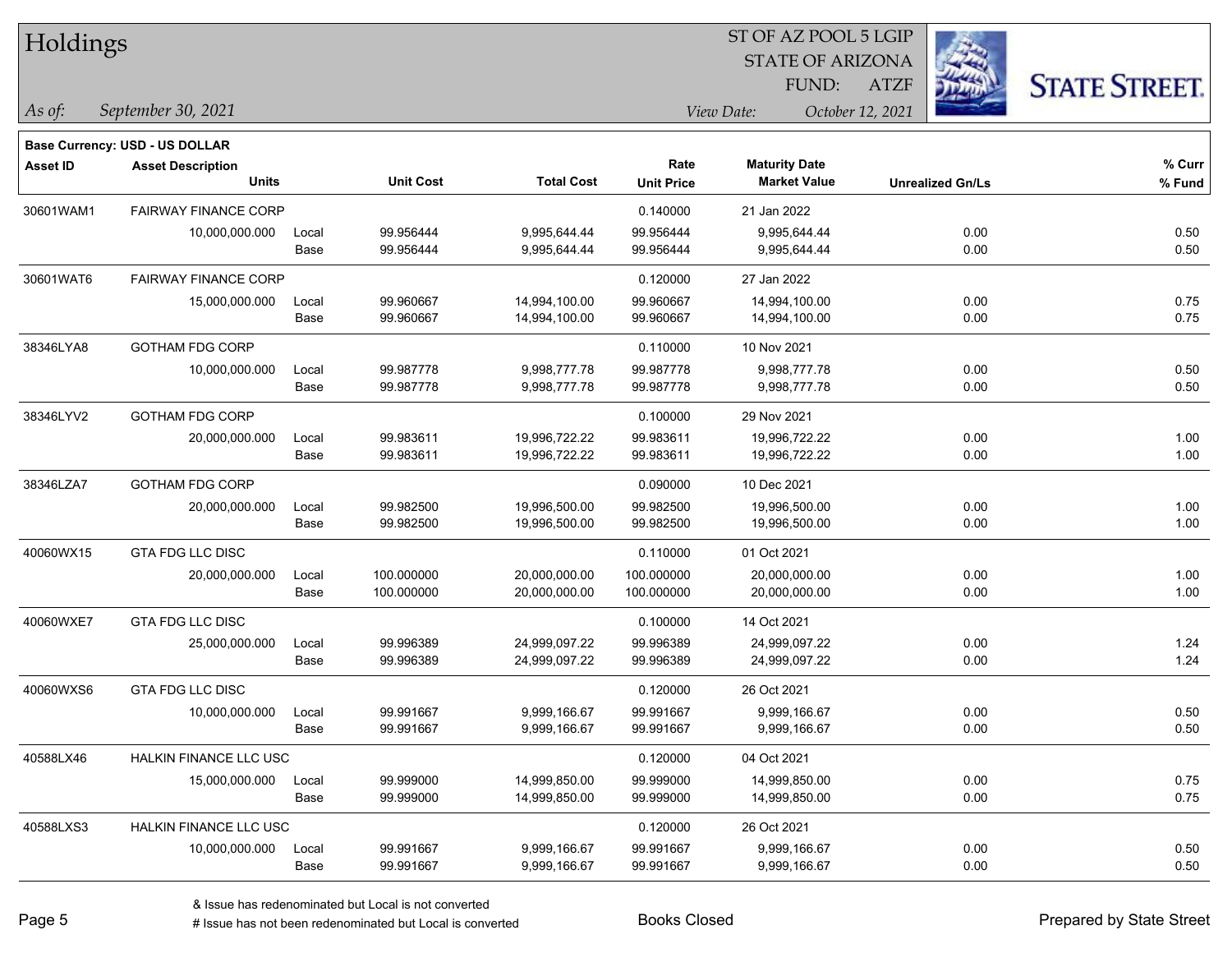| Holdings        |                                          |       |                  |                   |                   | ST OF AZ POOL 5 LGIP    |                         |                      |
|-----------------|------------------------------------------|-------|------------------|-------------------|-------------------|-------------------------|-------------------------|----------------------|
|                 |                                          |       |                  |                   |                   | <b>STATE OF ARIZONA</b> |                         |                      |
|                 |                                          |       |                  |                   |                   | FUND:                   | <b>ATZF</b>             | <b>STATE STREET.</b> |
| $\vert$ As of:  | September 30, 2021                       |       |                  |                   |                   | View Date:              | October 12, 2021        |                      |
|                 |                                          |       |                  |                   |                   |                         |                         |                      |
|                 | Base Currency: USD - US DOLLAR           |       |                  |                   | Rate              | <b>Maturity Date</b>    |                         | % Curr               |
| <b>Asset ID</b> | <b>Asset Description</b><br><b>Units</b> |       | <b>Unit Cost</b> | <b>Total Cost</b> | <b>Unit Price</b> | <b>Market Value</b>     | <b>Unrealized Gn/Ls</b> | % Fund               |
| 40588LYV5       | <b>HALKIN FINANCE LLC USC</b>            |       |                  |                   | 0.130000          | 29 Nov 2021             |                         |                      |
|                 | 15,000,000.000                           | Local | 99.978694        | 14,996,804.17     | 99.978694         | 14,996,804.17           | 0.00                    | 0.75                 |
|                 |                                          | Base  | 99.978694        | 14,996,804.17     | 99.978694         | 14,996,804.17           | 0.00                    | 0.75                 |
| 45779PX52       | <b>INSTITUTIONAL SECURED</b>             |       |                  |                   | 0.100000          | 05 Oct 2021             |                         |                      |
|                 | 3,450,000.000                            | Local | 99.998889        | 3,449,961.67      | 99.998889         | 3,449,961.67            | 0.00                    | 0.17                 |
|                 |                                          | Base  | 99.998889        | 3,449,961.67      | 99.998889         | 3,449,961.67            | 0.00                    | 0.17                 |
| 45779PX52       | <b>INSTITUTIONAL SECURED</b>             |       |                  |                   | 0.130000          | 05 Oct 2021             |                         |                      |
|                 | 6,250,000.000                            | Local | 99.998556        | 6,249,909.72      | 99.998556         | 6,249,909.72            | 0.00                    | 0.31                 |
|                 |                                          | Base  | 99.998556        | 6,249,909.72      | 99.998556         | 6,249,909.72            | 0.00                    | 0.31                 |
| 45779PX60       | INSTITUTIONAL SECURED                    |       |                  |                   | 0.150000          | 06 Oct 2021             |                         |                      |
|                 | 10,000,000.000                           | Local | 99.997917        | 9,999,791.67      | 99.997917         | 9,999,791.67            | 0.00                    | 0.50                 |
|                 |                                          | Base  | 99.997917        | 9,999,791.67      | 99.997917         | 9,999,791.67            | 0.00                    | 0.50                 |
| 45779QA55       | INSTITUTIONAL SECURED                    |       |                  |                   | 0.150000          | 05 Jan 2022             |                         |                      |
|                 | 21,500,000.000                           | Local | 99.960000        | 21,491,400.00     | 99.960000         | 21,491,400.00           | 0.00                    | 1.07                 |
|                 |                                          | Base  | 99.960000        | 21,491,400.00     | 99.960000         | 21,491,400.00           | 0.00                    | 1.07                 |
| 47816GBB4       | JOHNSON & JOHNSON                        |       |                  |                   | 0.070000          | 11 Feb 2022             |                         |                      |
|                 | 10,000,000.000                           | Local | 99.974139        | 9,997,413.89      | 99.974139         | 9,997,413.89            | 0.00                    | 0.50                 |
|                 |                                          | Base  | 99.974139        | 9,997,413.89      | 99.974139         | 9,997,413.89            | 0.00                    | 0.50                 |
| 4820P2XK6       | JUPITER SECT CO LLC                      |       |                  |                   | 0.100000          | 19 Oct 2021             |                         |                      |
|                 | 25,000,000.000                           | Local | 99.995000        | 24,998,750.00     | 99.995000         | 24,998,750.00           | 0.00                    | 1.24                 |
|                 |                                          | Base  | 99.995000        | 24,998,750.00     | 99.995000         | 24,998,750.00           | 0.00                    | 1.24                 |
| 4820P2Y41       | JUPITER SECT CO LLC                      |       |                  |                   | 0.095000          | 04 Nov 2021             |                         |                      |
|                 | 23,500,000.000                           | Local | 99.991028        | 23,497,891.53     | 99.991028         | 23,497,891.53           | 0.00                    | 1.17                 |
|                 |                                          | Base  | 99.991028        | 23,497,891.53     | 99.991028         | 23,497,891.53           | 0.00                    | 1.17                 |
| 52953AXF7       | LEXINGTN PKR CAP CO LL                   |       |                  |                   | 0.100000          | 15 Oct 2021             |                         |                      |
|                 | 20,000,000.000                           | Local | 99.996111        | 19,999,222.22     | 99.996111         | 19,999,222.22           | 0.00                    | 1.00                 |
|                 |                                          | Base  | 99.996111        | 19,999,222.22     | 99.996111         | 19,999,222.22           | 0.00                    | 1.00                 |
| 52953AXF7       | LEXINGTN PKR CAP CO LL                   |       |                  |                   | 0.120000          | 15 Oct 2021             |                         |                      |
|                 | 10,000,000.000                           | Local | 99.995333        | 9,999,533.33      | 99.995333         | 9,999,533.33            | 0.00                    | 0.50                 |
|                 |                                          | Base  | 99.995333        | 9,999,533.33      | 99.995333         | 9,999,533.33            | 0.00                    | 0.50                 |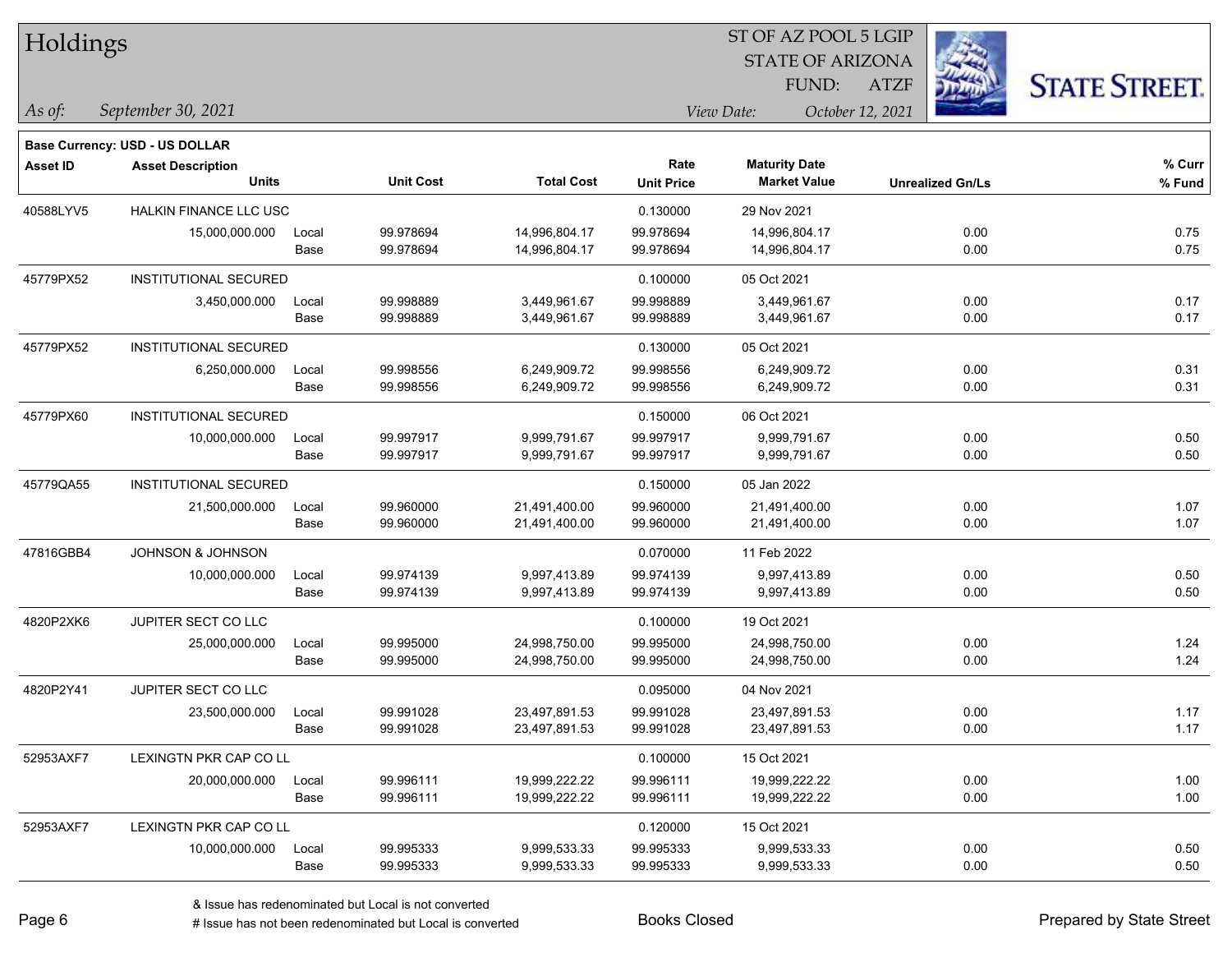| Holdings        |                                          |       |                  |                   | ST OF AZ POOL 5 LGIP |                         |                  |                         |                      |  |
|-----------------|------------------------------------------|-------|------------------|-------------------|----------------------|-------------------------|------------------|-------------------------|----------------------|--|
|                 |                                          |       |                  |                   |                      | <b>STATE OF ARIZONA</b> |                  |                         |                      |  |
|                 |                                          |       |                  |                   |                      | FUND:                   | <b>ATZF</b>      |                         | <b>STATE STREET.</b> |  |
| As of:          | September 30, 2021                       |       |                  |                   |                      | View Date:              | October 12, 2021 |                         |                      |  |
|                 |                                          |       |                  |                   |                      |                         |                  |                         |                      |  |
|                 | <b>Base Currency: USD - US DOLLAR</b>    |       |                  |                   | Rate                 | <b>Maturity Date</b>    |                  |                         | % Curr               |  |
| <b>Asset ID</b> | <b>Asset Description</b><br><b>Units</b> |       | <b>Unit Cost</b> | <b>Total Cost</b> | <b>Unit Price</b>    | <b>Market Value</b>     |                  | <b>Unrealized Gn/Ls</b> | % Fund               |  |
| 52953AXJ9       | LEXINGTN PKR CAP CO LL                   |       |                  |                   | 0.120000             | 18 Oct 2021             |                  |                         |                      |  |
|                 | 10,000,000.000                           | Local | 99.994333        | 9,999,433.33      | 99.994333            | 9,999,433.33            |                  | 0.00                    | 0.50                 |  |
|                 |                                          | Base  | 99.994333        | 9,999,433.33      | 99.994333            | 9,999,433.33            |                  | 0.00                    | 0.50                 |  |
| 52953AXJ9       | LEXINGTN PKR CAP CO LL                   |       |                  |                   | 0.130000             | 18 Oct 2021             |                  |                         |                      |  |
|                 | 4,468,000.000                            | Local | 99.993861        | 4,467,725.71      | 99.993861            | 4,467,725.71            |                  | 0.00                    | 0.22                 |  |
|                 |                                          | Base  | 99.993861        | 4,467,725.71      | 99.993861            | 4,467,725.71            |                  | 0.00                    | 0.22                 |  |
| 53127TX65       | <b>LIBERTY FUNDING LLC</b>               |       |                  |                   | 0.100000             | 06 Oct 2021             |                  |                         |                      |  |
|                 | 25,000,000.000                           | Local | 99.998611        | 24,999,652.78     | 99.998611            | 24,999,652.78           |                  | 0.00                    | 1.24                 |  |
|                 |                                          | Base  | 99.998611        | 24,999,652.78     | 99.998611            | 24,999,652.78           |                  | 0.00                    | 1.24                 |  |
| 53127TZT3       | <b>LIBERTY FUNDING LLC</b>               |       |                  |                   | 0.100000             | 27 Dec 2021             |                  |                         |                      |  |
|                 | 25,000,000.000                           | Local | 99.975833        | 24,993,958.34     | 99.975833            | 24,993,958.34           |                  | 0.00                    | 1.24                 |  |
|                 |                                          | Base  | 99.975833        | 24,993,958.34     | 99.975833            | 24,993,958.34           |                  | 0.00                    | 1.24                 |  |
| 56274LXU3       | MANHATTAN ASSET FDG.                     |       |                  |                   | 0.100000             | 28 Oct 2021             |                  |                         |                      |  |
|                 | 15,000,000.000                           | Local | 99.992500        | 14,998,875.00     | 99.992500            | 14,998,875.00           |                  | 0.00                    | 0.75                 |  |
|                 |                                          | Base  | 99.992500        | 14,998,875.00     | 99.992500            | 14,998,875.00           |                  | 0.00                    | 0.75                 |  |
| 56274LYW8       | MANHATTAN ASSET FDG.                     |       |                  |                   | 0.200000             | 30 Nov 2021             |                  |                         |                      |  |
|                 | 10,000,000.000                           | Local | 99.966667        | 9,996,666.67      | 99.966667            | 9,996,666.67            |                  | 0.00                    | 0.50                 |  |
|                 |                                          | Base  | 99.966667        | 9,996,666.67      | 99.966667            | 9,996,666.67            |                  | 0.00                    | 0.50                 |  |
| 56274LZ15       | MANHATTAN ASSET FDG.                     |       |                  |                   | 0.090000             | 01 Dec 2021             |                  |                         |                      |  |
|                 | 10,000,000.000                           | Local | 99.984750        | 9,998,475.00      | 99.984750            | 9,998,475.00            |                  | 0.00                    | 0.50                 |  |
|                 |                                          | Base  | 99.984750        | 9,998,475.00      | 99.984750            | 9,998,475.00            |                  | 0.00                    | 0.50                 |  |
| 56274MA69       | MANHATTAN ASSET FDG.                     |       |                  |                   | 0.140000             | 06 Jan 2022             |                  |                         |                      |  |
|                 | 15,000,000.000                           | Local | 99.962278        | 14,994,341.67     | 99.962278            | 14,994,341.67           |                  | 0.00                    | 0.75                 |  |
|                 |                                          | Base  | 99.962278        | 14,994,341.67     | 99.962278            | 14,994,341.67           |                  | 0.00                    | 0.75                 |  |
| 57576JX56       | MASSACHUSETTS MUT LIFE INS CO            |       |                  |                   | 0.100000             | 05 Oct 2021             |                  |                         |                      |  |
|                 | 25,000,000.000                           | Local | 99.998889        | 24,999,722.22     | 99.998889            | 24,999,722.22           |                  | 0.00                    | 1.24                 |  |
|                 |                                          | Base  | 99.998889        | 24,999,722.22     | 99.998889            | 24,999,722.22           |                  | 0.00                    | 1.24                 |  |
| 57576JXD9       | MASSACHUSETTS MUT LIFE INS CO            |       |                  |                   | 0.060000             | 13 Oct 2021             |                  |                         |                      |  |
|                 | 25,000,000.000                           | Local | 99.998000        | 24,999,500.00     | 99.998000            | 24,999,500.00           |                  | 0.00                    | 1.24                 |  |
|                 |                                          | Base  | 99.998000        | 24,999,500.00     | 99.998000            | 24,999,500.00           |                  | 0.00                    | 1.24                 |  |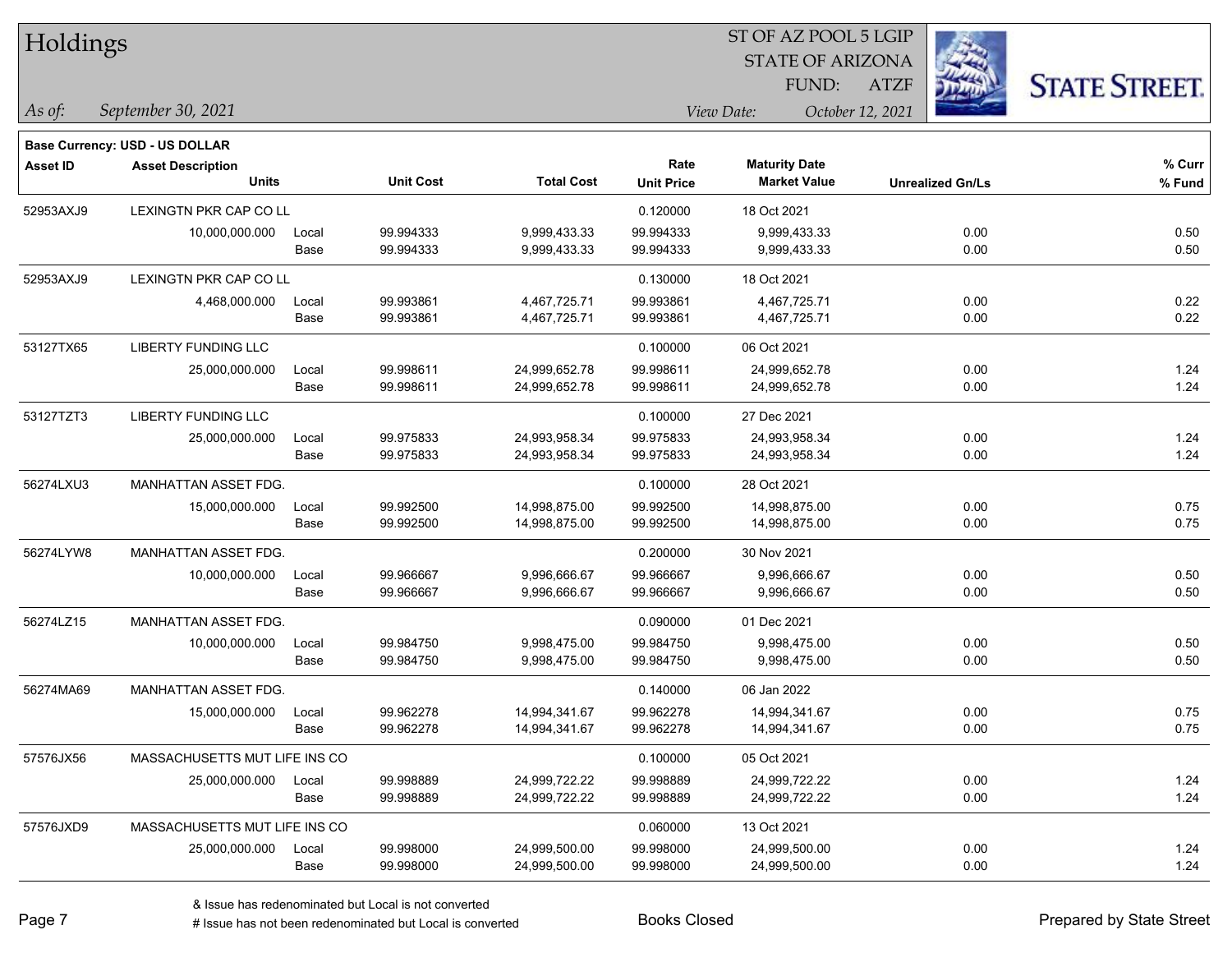| Holdings        |                                          |               |                        |                              |                           | ST OF AZ POOL 5 LGIP                        |                  |                         |                      |
|-----------------|------------------------------------------|---------------|------------------------|------------------------------|---------------------------|---------------------------------------------|------------------|-------------------------|----------------------|
|                 |                                          |               |                        |                              |                           | <b>STATE OF ARIZONA</b>                     |                  |                         |                      |
|                 |                                          |               |                        |                              |                           | FUND:                                       | <b>ATZF</b>      |                         | <b>STATE STREET.</b> |
| As of:          | September 30, 2021                       |               |                        |                              |                           | View Date:                                  | October 12, 2021 |                         |                      |
|                 |                                          |               |                        |                              |                           |                                             |                  |                         |                      |
|                 | Base Currency: USD - US DOLLAR           |               |                        |                              |                           |                                             |                  |                         |                      |
| <b>Asset ID</b> | <b>Asset Description</b><br><b>Units</b> |               | <b>Unit Cost</b>       | <b>Total Cost</b>            | Rate<br><b>Unit Price</b> | <b>Maturity Date</b><br><b>Market Value</b> |                  | <b>Unrealized Gn/Ls</b> | % Curr<br>% Fund     |
|                 |                                          |               |                        |                              |                           |                                             |                  |                         |                      |
| 59157TXU2       | METLIFE SHORT TERM FDG                   |               |                        |                              | 0.140000                  | 28 Oct 2021                                 |                  |                         |                      |
|                 | 10,000,000.000                           | Local<br>Base | 99.989500<br>99.989500 | 9,998,950.00<br>9,998,950.00 | 99.989500<br>99.989500    | 9,998,950.00<br>9,998,950.00                |                  | 0.00<br>0.00            | 0.50<br>0.50         |
|                 |                                          |               |                        |                              |                           |                                             |                  |                         |                      |
| 59157TZD8       | METLIFE SHORT TERM FDG                   |               |                        |                              | 0.090000                  | 13 Dec 2021                                 |                  |                         |                      |
|                 | 15,000,000.000                           | Local         | 99.981750              | 14,997,262.50                | 99.981750                 | 14,997,262.50                               |                  | 0.00                    | 0.75                 |
|                 |                                          | Base          | 99.981750              | 14,997,262.50                | 99.981750                 | 14,997,262.50                               |                  | 0.00                    | 0.75                 |
| 59157UAM2       | METLIFE SHORT TERM FDG                   |               |                        |                              | 0.120000                  | 21 Jan 2022                                 |                  |                         |                      |
|                 | 15,000,000.000                           | Local         | 99.962667              | 14,994,400.00                | 99.962667                 | 14,994,400.00                               |                  | 0.00                    | 0.75                 |
|                 |                                          | Base          | 99.962667              | 14,994,400.00                | 99.962667                 | 14,994,400.00                               |                  | 0.00                    | 0.75                 |
| 59157UDB3       | METLIFE SHORT TERM FDG                   |               |                        |                              | 0.120000                  | 11 Apr 2022                                 |                  |                         |                      |
|                 | 10,000,000.000                           | Local         | 99.936000              | 9,993,600.00                 | 99.936000                 | 9,993,600.00                                |                  | 0.00                    | 0.50                 |
|                 |                                          | Base          | 99.936000              | 9,993,600.00                 | 99.936000                 | 9,993,600.00                                |                  | 0.00                    | 0.50                 |
| 62455AXC6       | <b>MOUNTCLIFF</b>                        |               |                        |                              | 0.140000                  | 12 Oct 2021                                 |                  |                         |                      |
|                 | 15,000,000.000                           | Local         | 99.995722              | 14,999,358.33                | 99.995722                 | 14,999,358.33                               |                  | 0.00                    | 0.75                 |
|                 |                                          | Base          | 99.995722              | 14,999,358.33                | 99.995722                 | 14,999,358.33                               |                  | 0.00                    | 0.75                 |
| 62455AY19       | <b>MOUNTCLIFF</b>                        |               |                        |                              | 0.150000                  | 01 Nov 2021                                 |                  |                         |                      |
|                 | 19,400,000.000                           | Local         | 99.987083              | 19,397,494.17                | 99.987083                 | 19,397,494.17                               |                  | 0.00                    | 0.97                 |
|                 |                                          | Base          | 99.987083              | 19,397,494.17                | 99.987083                 | 19,397,494.17                               |                  | 0.00                    | 0.97                 |
| 63763QB22       | NATIONAL SECS CLEARING                   |               |                        |                              | 0.090000                  | 02 Feb 2022                                 |                  |                         |                      |
|                 | 25,000,000.000                           | Local         | 99.969000              | 24,992,250.00                | 99.969000                 | 24,992,250.00                               |                  | 0.00                    | 1.24                 |
|                 |                                          | Base          | 99.969000              | 24,992,250.00                | 99.969000                 | 24,992,250.00                               |                  | 0.00                    | 1.24                 |
| 64105GXV1       | NESTLE CAP CORP                          |               |                        |                              | 0.170000                  | 29 Oct 2021                                 |                  |                         |                      |
|                 | 15,000,000.000                           | Local         | 99.986778              | 14,998,016.67                | 99.986778                 | 14,998,016.67                               |                  | 0.00                    | 0.75                 |
|                 |                                          | Base          | 99.986778              | 14,998,016.67                | 99.986778                 | 14,998,016.67                               |                  | 0.00                    | 0.75                 |
| 64951WXV1       | NEW YORK LFE CAP COR                     |               |                        |                              | 0.070000                  | 29 Oct 2021                                 |                  |                         |                      |
|                 | 20,000,000.000                           | Local         | 99.994556              | 19,998,911.11                | 99.994556                 | 19,998,911.11                               |                  | 0.00                    | 1.00                 |
|                 |                                          | Base          | 99.994556              | 19,998,911.11                | 99.994556                 | 19,998,911.11                               |                  | 0.00                    | 1.00                 |
| 64951WZ31       | NEW YORK LFE CAP COR                     |               |                        |                              | 0.070000                  | 03 Dec 2021                                 |                  |                         |                      |
|                 | 15,000,000.000                           | Local         | 99.987750              | 14,998,162.50                | 99.987750                 | 14,998,162.50                               |                  | 0.00                    | 0.75                 |
|                 |                                          | Base          | 99.987750              | 14,998,162.50                | 99.987750                 | 14,998,162.50                               |                  | 0.00                    | 0.75                 |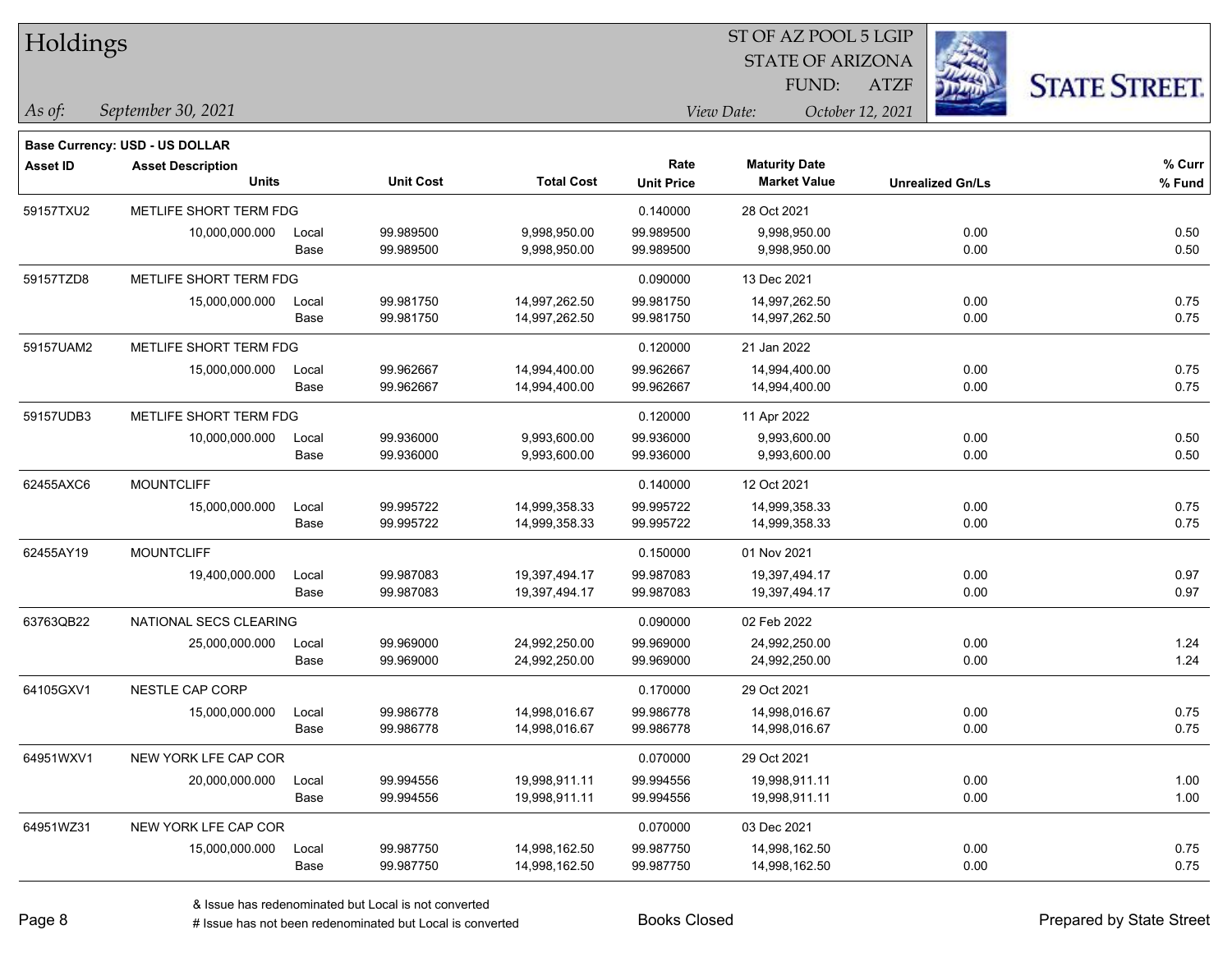| Holdings        |                                       |       |                  | ST OF AZ POOL 5 LGIP |                   |                         |                         |                      |  |  |
|-----------------|---------------------------------------|-------|------------------|----------------------|-------------------|-------------------------|-------------------------|----------------------|--|--|
|                 |                                       |       |                  |                      |                   | <b>STATE OF ARIZONA</b> |                         |                      |  |  |
|                 |                                       |       |                  |                      |                   | FUND:                   | <b>ATZF</b>             | <b>STATE STREET.</b> |  |  |
| As of:          | September 30, 2021                    |       |                  |                      |                   | View Date:              | October 12, 2021        |                      |  |  |
|                 | <b>Base Currency: USD - US DOLLAR</b> |       |                  |                      |                   |                         |                         |                      |  |  |
| <b>Asset ID</b> | <b>Asset Description</b>              |       |                  |                      | Rate              | <b>Maturity Date</b>    |                         | % Curr               |  |  |
|                 | <b>Units</b>                          |       | <b>Unit Cost</b> | <b>Total Cost</b>    | <b>Unit Price</b> | <b>Market Value</b>     | <b>Unrealized Gn/Ls</b> | % Fund               |  |  |
| 64951WZT4       | NEW YORK LFE CAP COR                  |       |                  |                      | 0.060000          | 27 Dec 2021             |                         |                      |  |  |
|                 | 9,153,000.000                         | Local | 99.985500        | 9,151,672.82         | 99.985500         | 9,151,672.82            | 0.00                    | 0.46                 |  |  |
|                 |                                       | Base  | 99.985500        | 9,151,672.82         | 99.985500         | 9,151,672.82            | 0.00                    | 0.46                 |  |  |
| 6698M5CE7       | NOVARTIS FNC CRP                      |       |                  |                      | 0.070000          | 14 Mar 2022             |                         |                      |  |  |
|                 | 10,000,000.000                        | Local | 99.968111        | 9,996,811.11         | 99.968111         | 9,996,811.11            | 0.00                    | 0.50                 |  |  |
|                 |                                       | Base  | 99.968111        | 9,996,811.11         | 99.968111         | 9,996,811.11            | 0.00                    | 0.50                 |  |  |
| 67983TXC5       | OLD LINE FUNDING LLC                  |       |                  |                      | 0.090000          | 12 Oct 2021             |                         |                      |  |  |
|                 | 20,000,000.000                        | Local | 99.997250        | 19,999,450.00        | 99.997250         | 19,999,450.00           | 0.00                    | 1.00                 |  |  |
|                 |                                       | Base  | 99.997250        | 19,999,450.00        | 99.997250         | 19,999,450.00           | 0.00                    | 1.00                 |  |  |
| 67983TZF6       | OLD LINE FUNDING LLC                  |       |                  |                      | 0.120000          | 15 Dec 2021             |                         |                      |  |  |
|                 | 17,500,000.000                        | Local | 99.975000        | 17,495,625.00        | 99.975000         | 17,495,625.00           | 0.00                    | 0.87                 |  |  |
|                 |                                       | Base  | 99.975000        | 17,495,625.00        | 99.975000         | 17,495,625.00           | 0.00                    | 0.87                 |  |  |
| 67983UAK9       | OLD LINE FUNDING LLC                  |       |                  |                      | 0.100000          | 19 Jan 2022             |                         |                      |  |  |
|                 | 5,000,000.000                         | Local | 99.969445        | 4,998,472.23         | 99.969445         | 4,998,472.23            | 0.00                    | 0.25                 |  |  |
|                 |                                       | Base  | 99.969445        | 4,998,472.23         | 99.969445         | 4,998,472.23            | 0.00                    | 0.25                 |  |  |
| 67983UBN2       | OLD LINE FUNDING LLC                  |       |                  |                      | 0.140000          | 22 Feb 2022             |                         |                      |  |  |
|                 | 7,575,000.000                         | Local | 99.944000        | 7,570,758.00         | 99.944000         | 7,570,758.00            | 0.00                    | 0.38                 |  |  |
|                 |                                       | Base  | 99.944000        | 7,570,758.00         | 99.944000         | 7,570,758.00            | 0.00                    | 0.38                 |  |  |
| 74271TX16       | PROCTOR GAMBLE AND CO                 |       |                  |                      | 0.070000          | 01 Oct 2021             |                         |                      |  |  |
|                 | 25,000,000.000                        | Local | 100.000000       | 25,000,000.00        | 100.000000        | 25,000,000.00           | 0.00                    | 1.24                 |  |  |
|                 |                                       | Base  | 100.000000       | 25,000,000.00        | 100.000000        | 25,000,000.00           | 0.00                    | 1.24                 |  |  |
| 74271TXT5       | PROCTOR GAMBLE AND CO                 |       |                  |                      | 0.050000          | 27 Oct 2021             |                         |                      |  |  |
|                 | 20,000,000.000                        | Local | 99.996389        | 19,999,277.78        | 99.996389         | 19,999,277.78           | 0.00                    | 1.00                 |  |  |
|                 |                                       | Base  | 99.996389        | 19,999,277.78        | 99.996389         | 19,999,277.78           | 0.00                    | 1.00                 |  |  |
| 78009BCU4       | ROYAL BK OF CANADA                    |       |                  |                      | 0.150000          | 28 Mar 2022             |                         |                      |  |  |
|                 | 20,000,000.000                        | Local | 99.925833        | 19,985,166.67        | 99.925833         | 19,985,166.67           | 0.00                    | 0.99                 |  |  |
|                 |                                       | Base  | 99.925833        | 19,985,166.67        | 99.925833         | 19,985,166.67           | 0.00                    | 0.99                 |  |  |
| 82124LY55       | SHEFFIELD RECEIVABLE                  |       |                  |                      | 0.110000          | 05 Nov 2021             |                         |                      |  |  |
|                 | 25,000,000.000                        | Local | 99.989306        | 24,997,326.39        | 99.989306         | 24,997,326.39           | 0.00                    | 1.24                 |  |  |
|                 |                                       | Base  | 99.989306        | 24,997,326.39        | 99.989306         | 24,997,326.39           | 0.00                    | 1.24                 |  |  |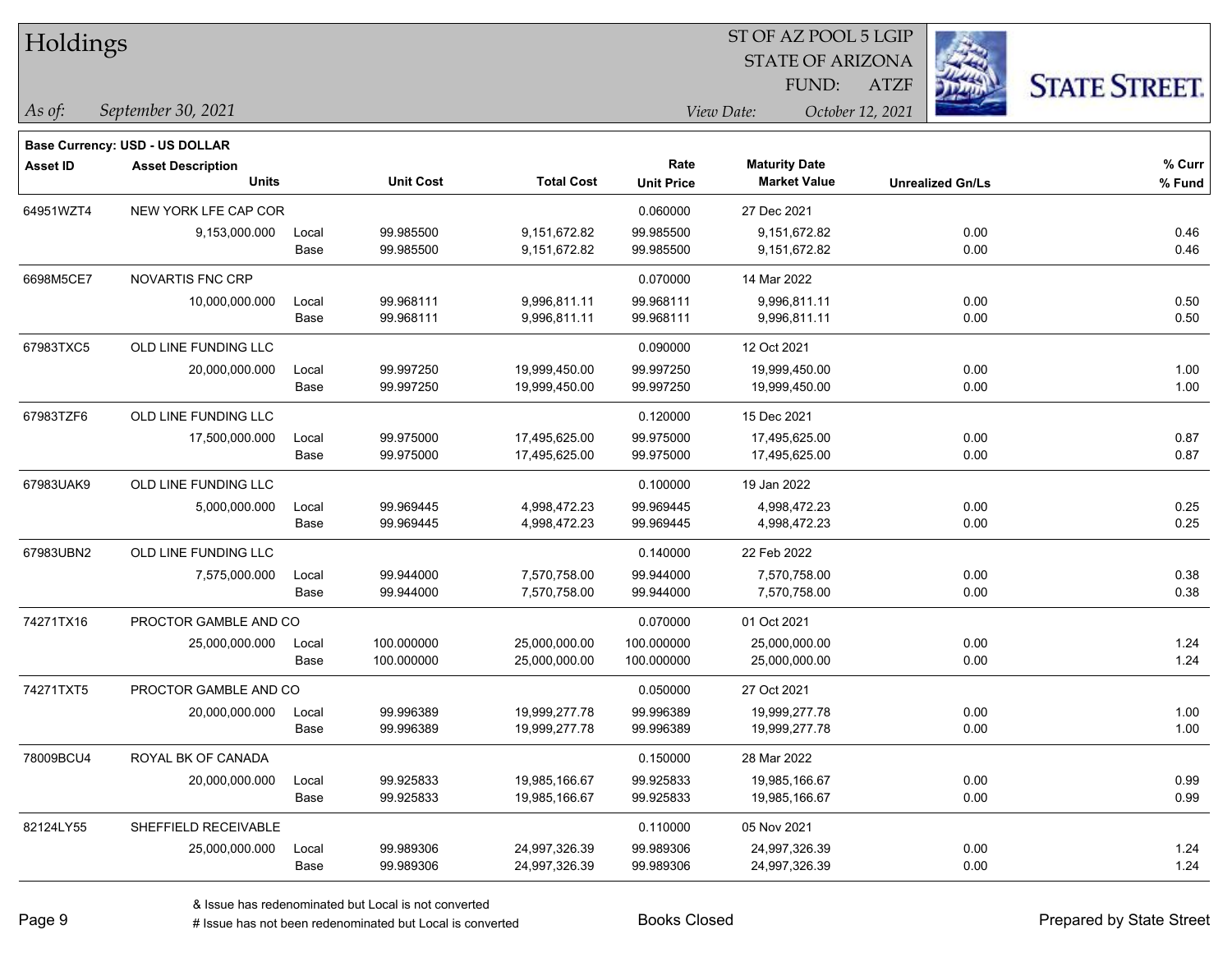| Holdings        |                                |       |                  |                   |                   |                      | ST OF AZ POOL 5 LGIP    |                         |                      |
|-----------------|--------------------------------|-------|------------------|-------------------|-------------------|----------------------|-------------------------|-------------------------|----------------------|
|                 |                                |       |                  |                   |                   |                      | <b>STATE OF ARIZONA</b> |                         |                      |
|                 |                                |       |                  |                   |                   | FUND:                | <b>ATZF</b>             |                         | <b>STATE STREET.</b> |
| As of:          | September 30, 2021             |       |                  |                   |                   | View Date:           | October 12, 2021        |                         |                      |
|                 | Base Currency: USD - US DOLLAR |       |                  |                   |                   |                      |                         |                         |                      |
| <b>Asset ID</b> | <b>Asset Description</b>       |       |                  |                   | Rate              | <b>Maturity Date</b> |                         |                         | % Curr               |
|                 | <b>Units</b>                   |       | <b>Unit Cost</b> | <b>Total Cost</b> | <b>Unit Price</b> | <b>Market Value</b>  |                         | <b>Unrealized Gn/Ls</b> | % Fund               |
| 82124LYH9       | SHEFFIELD RECEIVABLE           |       |                  |                   | 0.100000          | 17 Nov 2021          |                         |                         |                      |
|                 | 25,000,000.000                 | Local | 99.986944        | 24,996,736.11     | 99.986944         | 24,996,736.11        |                         | 0.00                    | 1.24                 |
|                 |                                | Base  | 99.986944        | 24,996,736.11     | 99.986944         | 24,996,736.11        |                         | 0.00                    | 1.24                 |
| 8225X2X17       | SHELL INTNL FNC B.V            |       |                  |                   | 0.260000          | 01 Oct 2021          |                         |                         |                      |
|                 | 6,000,000.000                  | Local | 100.000000       | 6,000,000.00      | 100.000000        | 6,000,000.00         |                         | 0.00                    | 0.30                 |
|                 |                                | Base  | 100.000000       | 6,000,000.00      | 100.000000        | 6,000,000.00         |                         | 0.00                    | 0.30                 |
| 86562KY24       | SUMITOMO MTSU BKG CORP         |       |                  |                   | 0.110000          | 02 Nov 2021          |                         |                         |                      |
|                 | 15,000,000.000                 | Local | 99.990222        | 14,998,533.33     | 99.990222         | 14,998,533.33        |                         | 0.00                    | 0.75                 |
|                 |                                | Base  | 99.990222        | 14,998,533.33     | 99.990222         | 14,998,533.33        |                         | 0.00                    | 0.75                 |
| 86564GR37       | SUMITOMO MITSUI TRUST NY       |       |                  |                   | 0.110000          | 16 Dec 2021          |                         |                         |                      |
|                 | 25,000,000.000                 | Local | 100.000000       | 24,999,999.99     | 100.000000        | 24,999,999.99        |                         | 0.00                    | 1.24                 |
|                 |                                | Base  | 100.000000       | 24,999,999.99     | 100.000000        | 24,999,999.99        |                         | 0.00                    | 1.24                 |
| 86565CS26       | SUMITOMO MITSUI BKG CORP       |       |                  |                   | 0.160000          | 18 Nov 2021          |                         |                         |                      |
|                 | 10,000,000.000                 | Local | 100.001332       | 10,000,133.17     | 100.001332        | 10,000,133.17        |                         | 0.00                    | 0.50                 |
|                 |                                | Base  | 100.001332       | 10,000,133.17     | 100.001332        | 10,000,133.17        |                         | 0.00                    | 0.50                 |
| 88602TXF5       | THUNDER BAY FNDNG LLC          |       |                  |                   | 0.180000          | 15 Oct 2021          |                         |                         |                      |
|                 | 2,500,000.000                  | Local | 99.993000        | 2,499,825.00      | 99.993000         | 2,499,825.00         |                         | 0.00                    | 0.12                 |
|                 |                                | Base  | 99.993000        | 2,499,825.00      | 99.993000         | 2,499,825.00         |                         | 0.00                    | 0.12                 |
| 88602TXF5       | THUNDER BAY FNDNG LLC          |       |                  |                   | 0.210000          | 15 Oct 2021          |                         |                         |                      |
|                 | 14,300,000.000                 | Local | 99.991833        | 14,298,832.16     | 99.991833         | 14,298,832.16        |                         | 0.00                    | 0.71                 |
|                 |                                | Base  | 99.991833        | 14,298,832.16     | 99.991833         | 14,298,832.16        |                         | 0.00                    | 0.71                 |
| 88602TYK3       | THUNDER BAY FNDNG LLC          |       |                  |                   | 0.090000          | 19 Nov 2021          |                         |                         |                      |
|                 | 6,500,000.000                  | Local | 99.987750        | 6,499,203.75      | 99.987750         | 6,499,203.75         |                         | 0.00                    | 0.32                 |
|                 |                                | Base  | 99.987750        | 6,499,203.75      | 99.987750         | 6,499,203.75         |                         | 0.00                    | 0.32                 |
| 88602TZ30       | THUNDER BAY FNDNG LLC          |       |                  |                   | 0.110000          | 03 Dec 2021          |                         |                         |                      |
|                 | 15,000,000.000                 | Local | 99.980750        | 14,997,112.50     | 99.980750         | 14,997,112.50        |                         | 0.00                    | 0.75                 |
|                 |                                | Base  | 99.980750        | 14,997,112.50     | 99.980750         | 14,997,112.50        |                         | 0.00                    | 0.75                 |
| 89119BBR6       | TORONTO DOMINION BANK          |       |                  |                   | 0.200000          | 25 Feb 2022          |                         |                         |                      |
|                 | 23,000,000.000 Local           |       | 99.918333        | 22,981,216.66     | 99.918333         | 22,981,216.66        |                         | 0.00                    | 1.14                 |

# Issue has not been redenominated but Local is converted Books Closed Prepared by State Street

Base 99.918333 22,981,216.66 99.918333 22,981,216.66 0.00 1.14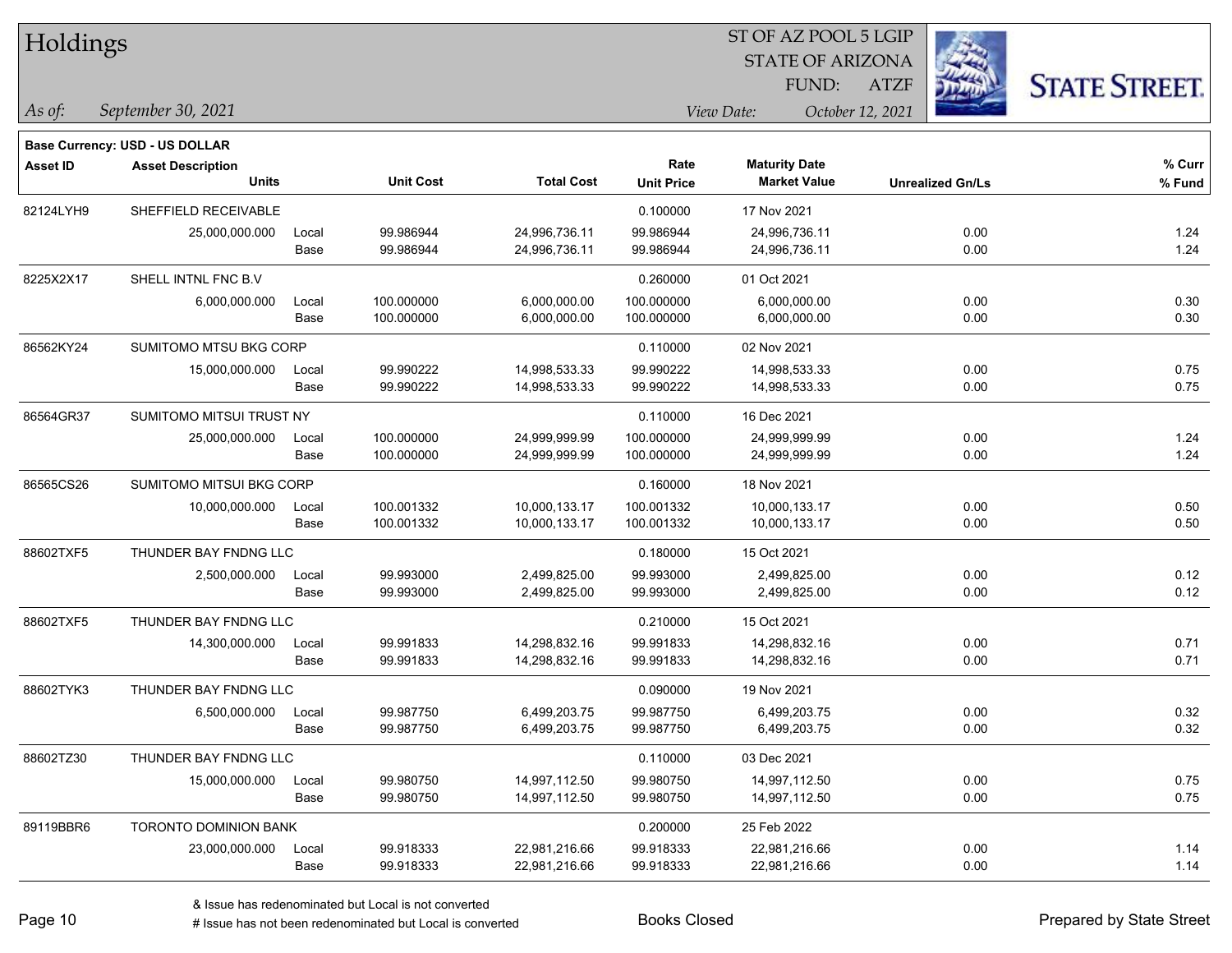| Holdings        |                                          |       |                  | ST OF AZ POOL 5 LGIP |                   |                                             |                  |                         |                      |
|-----------------|------------------------------------------|-------|------------------|----------------------|-------------------|---------------------------------------------|------------------|-------------------------|----------------------|
|                 |                                          |       |                  |                      |                   | <b>STATE OF ARIZONA</b>                     |                  |                         |                      |
|                 |                                          |       |                  |                      |                   | FUND:                                       | <b>ATZF</b>      |                         | <b>STATE STREET.</b> |
| $\vert$ As of:  | September 30, 2021                       |       |                  |                      |                   | View Date:                                  | October 12, 2021 |                         |                      |
|                 |                                          |       |                  |                      |                   |                                             |                  |                         |                      |
|                 | Base Currency: USD - US DOLLAR           |       |                  |                      | Rate              |                                             |                  |                         | % Curr               |
| <b>Asset ID</b> | <b>Asset Description</b><br><b>Units</b> |       | <b>Unit Cost</b> | <b>Total Cost</b>    | <b>Unit Price</b> | <b>Maturity Date</b><br><b>Market Value</b> |                  | <b>Unrealized Gn/Ls</b> | % Fund               |
| 89119BD45       | TORONTO DOMINION BANK                    |       |                  |                      | 0.220000          | 04 Apr 2022                                 |                  |                         |                      |
|                 | 10,000,000.000                           | Local | 99.886945        | 9,988,694.45         | 99.886945         | 9,988,694.45                                |                  | 0.00                    | 0.50                 |
|                 |                                          | Base  | 99.886945        | 9,988,694.45         | 99.886945         | 9,988,694.45                                |                  | 0.00                    | 0.50                 |
| 89119BE28       | <b>TORONTO DOMINION BANK</b>             |       |                  |                      | 0.170000          | 02 May 2022                                 |                  |                         |                      |
|                 | 10,000,000.000                           | Local | 99.899417        | 9,989,941.67         | 99.899417         | 9,989,941.67                                |                  | 0.00                    | 0.50                 |
|                 |                                          | Base  | 99.899417        | 9,989,941.67         | 99.899417         | 9,989,941.67                                |                  | 0.00                    | 0.50                 |
| 89119BFV3       | <b>TORONTO DOMINION BANK</b>             |       |                  |                      | 0.205000          | 29 Jun 2022                                 |                  |                         |                      |
|                 | 7,500,000.000                            | Local | 99.845681        | 7,488,426.04         | 99.845681         | 7,488,426.04                                |                  | 0.00                    | 0.37                 |
|                 |                                          | Base  | 99.845681        | 7,488,426.04         | 99.845681         | 7,488,426.04                                |                  | 0.00                    | 0.37                 |
| 89233HA38       | TOYOTA MOTOR CREDIT                      |       |                  |                      | 0.210000          | 03 Jan 2022                                 |                  |                         |                      |
|                 | 25,000,000.000                           | Local | 99.945167        | 24,986,291.67        | 99.945167         | 24,986,291.67                               |                  | 0.00                    | 1.24                 |
|                 |                                          | Base  | 99.945167        | 24,986,291.67        | 99.945167         | 24,986,291.67                               |                  | 0.00                    | 1.24                 |
| 89233HCR3       | <b>TOYOTA MOTOR CREDIT</b>               |       |                  |                      | 0.170000          | 25 Mar 2022                                 |                  |                         |                      |
|                 | 25,000,000.000                           | Local | 99.917361        | 24,979,340.28        | 99.917361         | 24,979,340.28                               |                  | 0.00                    | 1.24                 |
|                 |                                          | Base  | 99.917361        | 24,979,340.28        | 99.917361         | 24,979,340.28                               |                  | 0.00                    | 1.24                 |
| 9127964W6       | TREASURY BILL 11/21 0.00000              |       |                  |                      | 0.047500          | 04 Nov 2021                                 |                  |                         |                      |
|                 | 10,000,000.000                           | Local | 99.995514        | 9,999,551.39         | 99.995514         | 9,999,551.39                                |                  | 0.00                    | 0.50                 |
|                 |                                          | Base  | 99.995514        | 9,999,551.39         | 99.995514         | 9,999,551.39                                |                  | 0.00                    | 0.50                 |
| 912796G60       | TREASURY BILL 10/21 0.00000              |       |                  |                      | 0.046000          | 21 Oct 2021                                 |                  |                         |                      |
|                 | 10,000,000.000                           | Local | 99.997444        | 9,999,744.44         | 99.997444         | 9,999,744.44                                |                  | 0.00                    | 0.50                 |
|                 |                                          | Base  | 99.997444        | 9,999,744.44         | 99.997444         | 9,999,744.44                                |                  | 0.00                    | 0.50                 |
| 92646KX56       | <b>VICTORY RECEIVABLES</b>               |       |                  |                      | 0.080000          | 05 Oct 2021                                 |                  |                         |                      |
|                 | 20,000,000.000                           | Local | 99.999111        | 19,999,822.22        | 99.999111         | 19,999,822.22                               |                  | 0.00                    | 1.00                 |
|                 |                                          | Base  | 99.999111        | 19,999,822.22        | 99.999111         | 19,999,822.22                               |                  | 0.00                    | 1.00                 |
| 92646KZ21       | <b>VICTORY RECEIVABLES</b>               |       |                  |                      | 0.090000          | 02 Dec 2021                                 |                  |                         |                      |
|                 | 20,000,000.000                           | Local | 99.984500        | 19,996,900.00        | 99.984500         | 19,996,900.00                               |                  | 0.00                    | 1.00                 |
|                 |                                          | Base  | 99.984500        | 19,996,900.00        | 99.984500         | 19,996,900.00                               |                  | 0.00                    | 1.00                 |
| 92646LA34       | <b>VICTORY RECEIVABLES</b>               |       |                  |                      | 0.100000          | 03 Jan 2022                                 |                  |                         |                      |
|                 | 10,000,000.000                           | Local | 99.973889        | 9,997,388.89         | 99.973889         | 9,997,388.89                                |                  | 0.00                    | 0.50                 |
|                 |                                          | Base  | 99.973889        | 9,997,388.89         | 99.973889         | 9,997,388.89                                |                  | 0.00                    | 0.50                 |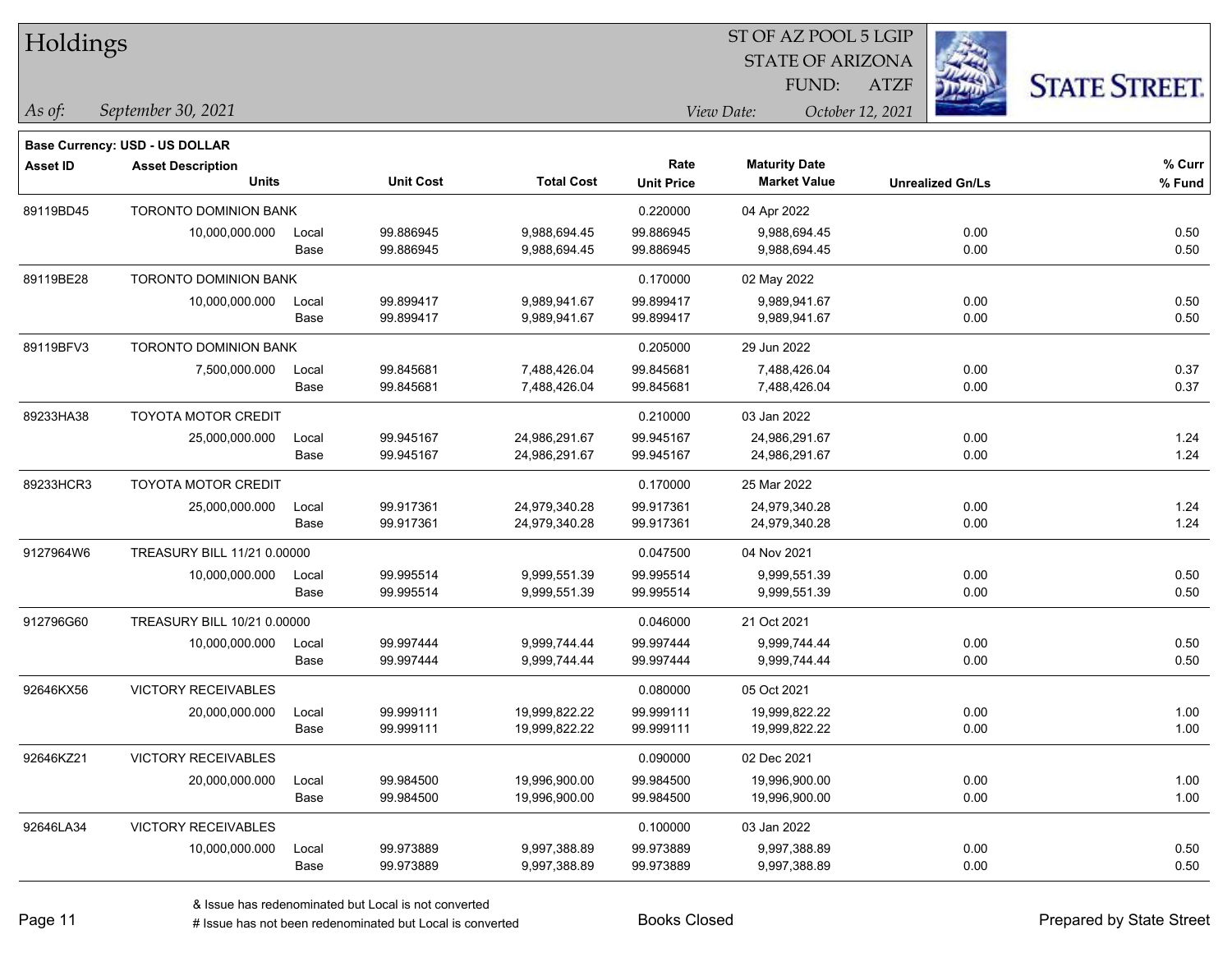| Holdings            |                                          |               |                          |                                  |                           | ST OF AZ POOL 5 LGIP                        |                         |                      |
|---------------------|------------------------------------------|---------------|--------------------------|----------------------------------|---------------------------|---------------------------------------------|-------------------------|----------------------|
|                     |                                          |               |                          |                                  |                           | <b>STATE OF ARIZONA</b>                     |                         |                      |
|                     |                                          |               |                          |                                  |                           | FUND:                                       | <b>ATZF</b>             | <b>STATE STREET.</b> |
| As of:              | September 30, 2021                       |               |                          |                                  |                           | View Date:                                  | October 12, 2021        |                      |
|                     | <b>Base Currency: USD - US DOLLAR</b>    |               |                          |                                  |                           |                                             |                         |                      |
| <b>Asset ID</b>     | <b>Asset Description</b><br><b>Units</b> |               | <b>Unit Cost</b>         | <b>Total Cost</b>                | Rate<br><b>Unit Price</b> | <b>Maturity Date</b><br><b>Market Value</b> | <b>Unrealized Gn/Ls</b> | % Curr<br>% Fund     |
| 927YHY004           | RBC CAPITAL MARKETS REPO 04/16 VAR       |               |                          |                                  | 0.030000                  | 01 Oct 2021                                 |                         |                      |
|                     | 100,000,000.000                          | Local<br>Base | 100.000000<br>100.000000 | 100,000,000.00<br>100,000,000.00 | 100.000000<br>100.000000  | 100,000,000.00<br>100,000,000.00            | 0.00<br>0.00            | 4.98<br>4.98         |
| 9612C1EK9           | <b>WESTPAC BANKING CORP.</b>             |               |                          |                                  | 0.190000                  | 19 May 2022                                 |                         |                      |
|                     | 15,000,000.000                           | Local<br>Base | 99.878611<br>99.878611   | 14,981,791.67<br>14,981,791.67   | 99.878611<br>99.878611    | 14,981,791.67<br>14,981,791.67              | 0.00<br>0.00            | 0.75<br>0.75         |
| 96130AKF4           | <b>WESTPAC BKING CORP N</b>              |               |                          |                                  | 0.180000                  | 15 Jul 2022                                 |                         |                      |
|                     | 15,000,000.000                           | Local<br>Base | 100.000000<br>100.000000 | 15,000,000.00<br>15,000,000.00   | 100.000000<br>100.000000  | 15,000,000.00<br>15,000,000.00              | 0.00<br>0.00            | 0.75<br>0.75         |
| 979QRC005           | <b>BANK OF AMERICA REPO</b>              |               |                          |                                  | 0.040000                  | 01 Oct 2021                                 |                         |                      |
|                     | 116,803,701.710                          | Local<br>Base | 100.000000<br>100.000000 | 116,803,701.71<br>116,803,701.71 | 100.000000<br>100.000000  | 116,803,701.71<br>116,803,701.71            | 0.00<br>0.00            | 5.81<br>5.81         |
| US DOLLAR Total     |                                          |               |                          |                                  |                           |                                             |                         |                      |
|                     | 1,879,801,701.710                        | Local         |                          | 1,879,452,352.69                 |                           | 1,879,477,345.20                            | 24,992.51               | 93.54                |
|                     |                                          | Base          |                          | 1,879,452,352.69                 |                           | 1,879,477,345.20                            | 24,992.51               | 93.54                |
|                     | <b>CASH EQUIVALENT Total</b>             |               |                          |                                  |                           |                                             |                         |                      |
|                     | 1,879,801,701.710                        | Base          |                          | 1,879,452,352.69                 |                           | 1,879,477,345.20                            | 24,992.51               | 93.54                |
| <b>FIXED INCOME</b> |                                          |               |                          |                                  |                           |                                             |                         |                      |
| <b>US DOLLAR</b>    |                                          |               |                          |                                  |                           |                                             | Exchange Rate:          | 1.000000             |
| 14314QAA2           | CARMAX AUTO OWNER TRUST CARMX 2021 2 A1  |               |                          |                                  | 0.140900                  | 15 Apr 2022                                 |                         |                      |
| Original Face:      | 1,726,970.140<br>10,000,000.000          | Local<br>Base | 100.000000<br>100.000000 | 1,726,970.14<br>1,726,970.14     | 100.000370<br>100.000370  | 1,726,976.53<br>1,726,976.53                | 6.39<br>6.39            | 0.09<br>0.09         |
| 14317DAA8           | CARMAX AUTO OWNER TRUST CARMX 2021 3 A1  |               |                          |                                  | 0.157880                  | 15 Aug 2022                                 |                         |                      |
|                     | 8.012.985.260 Local                      |               | 100.000000               | 8.012.985.26                     | 100.001440                | 8.013.100.65                                | 115.39                  | 0.40                 |

L

 $\mathbf{L}$ 

 $\overline{\phantom{a}}$ 

 $\overline{\phantom{0}}$ 

 $\overline{\phantom{0}}$ 

| <b>US DOLLAR</b> |                                              |       |            |              |            |              | Exchange Rate: | 1.000000 |
|------------------|----------------------------------------------|-------|------------|--------------|------------|--------------|----------------|----------|
| 14314QAA2        | CARMAX AUTO OWNER TRUST CARMX 2021 2 A1      |       |            |              | 0.140900   | 15 Apr 2022  |                |          |
|                  | .726.970.140                                 | Local | 100.000000 | 1.726.970.14 | 100.000370 | 1.726.976.53 | 6.39           | 0.09     |
| Original Face:   | 10.000.000.000                               | Base  | 100.000000 | 1.726.970.14 | 100.000370 | 1.726.976.53 | 6.39           | 0.09     |
| 14317DAA8        | CARMAX AUTO OWNER TRUST CARMX 2021 3 A1      |       |            |              | 0.157880   | 15 Aug 2022  |                |          |
|                  | 8.012.985.260                                | Local | 100.000000 | 8.012.985.26 | 100.001440 | 8.013.100.65 | 115.39         | 0.40     |
| Original Face:   | 13.000.000.000                               | Base  | 100.000000 | 8.012.985.26 | 100.001440 | 8.013.100.65 | 115.39         | 0.40     |
| 345329AA4        | FORD CREDIT AUTO LEASE TRUST FORDL 2021 B A1 |       |            |              | 0.118380   | 15 Oct 2022  |                |          |
|                  | 4.500.000.000                                | Local | 100.000000 | 4.500.000.00 | 99.999940  | 4.499.997.30 | $-2.70$        | 0.22     |
| Original Face:   | 4,500,000.000                                | Base  | 100.000000 | 4,500,000.00 | 99.999940  | 4,499,997.30 | $-2.70$        | 0.22     |

& Issue has redenominated but Local is not converted

# Issue has not been redenominated but Local is converted Books Closed Prepared by State Street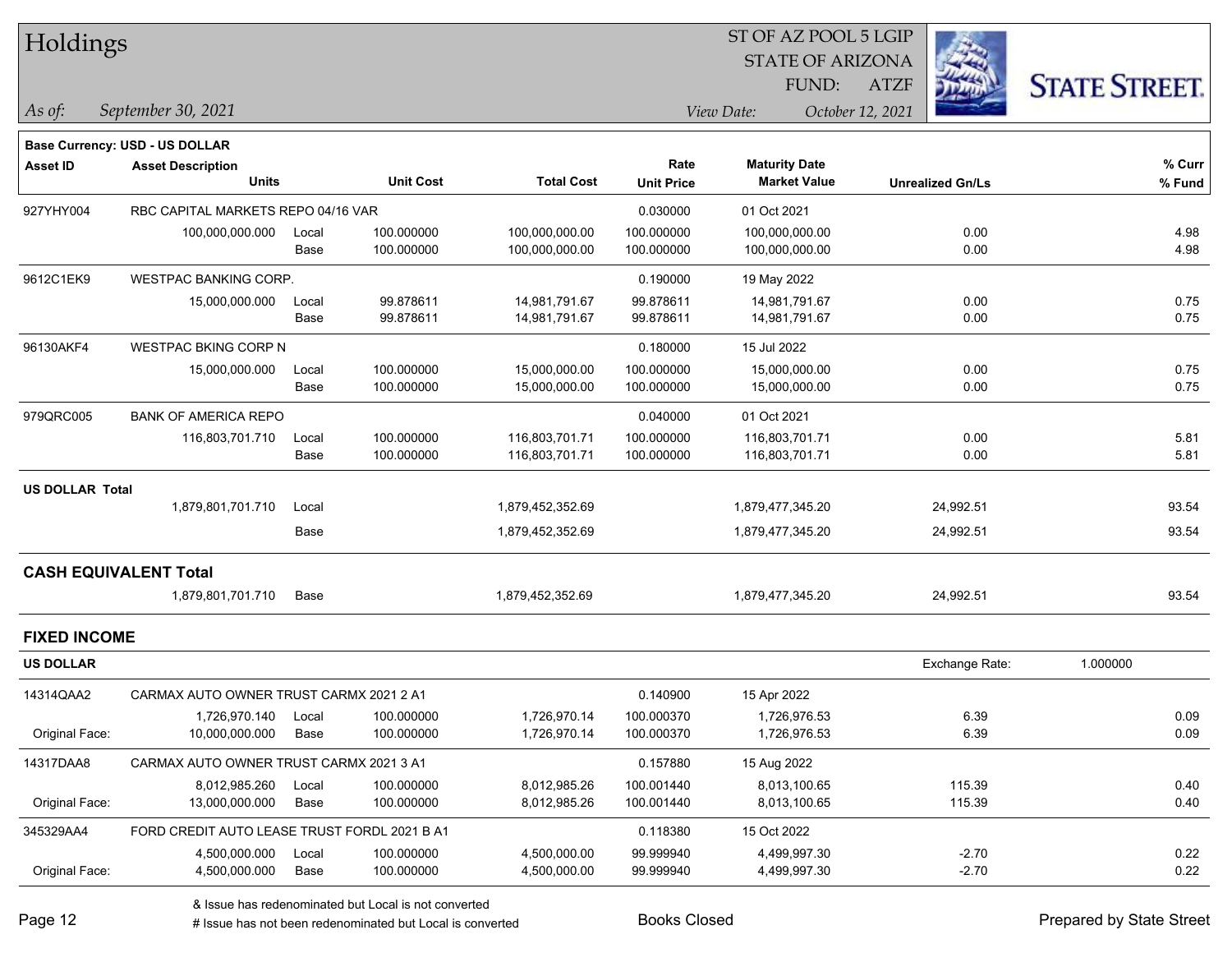| Holdings        |                                                      |       |                  |                   |                   |             | ST OF AZ POOL 5 LGIP    |                  |                         |                      |
|-----------------|------------------------------------------------------|-------|------------------|-------------------|-------------------|-------------|-------------------------|------------------|-------------------------|----------------------|
|                 |                                                      |       |                  |                   |                   |             | <b>STATE OF ARIZONA</b> |                  |                         |                      |
|                 |                                                      |       |                  |                   |                   |             | FUND:                   | <b>ATZF</b>      |                         | <b>STATE STREET.</b> |
|                 |                                                      |       |                  |                   |                   |             |                         |                  |                         |                      |
| $ $ As of:      | September 30, 2021                                   |       |                  |                   |                   | View Date:  |                         | October 12, 2021 |                         |                      |
|                 | <b>Base Currency: USD - US DOLLAR</b>                |       |                  |                   |                   |             |                         |                  |                         |                      |
| <b>Asset ID</b> | <b>Asset Description</b>                             |       |                  |                   | Rate              |             | <b>Maturity Date</b>    |                  |                         | % Curr               |
|                 | <b>Units</b>                                         |       | <b>Unit Cost</b> | <b>Total Cost</b> | <b>Unit Price</b> |             | <b>Market Value</b>     |                  | <b>Unrealized Gn/Ls</b> | % Fund               |
| 36262XAA2       | GM FINANCIAL AUTOMOBILE LEASIN GMALT 2021 3 A1       |       |                  |                   | 0.129450          | 22 Aug 2022 |                         |                  |                         |                      |
|                 | 7.805.693.340                                        | Local | 100.000000       | 7.805.693.34      | 100.000120        |             | 7.805.702.71            |                  | 9.37                    | 0.39                 |
| Original Face:  | 11,325,000.000                                       | Base  | 100.000000       | 7,805,693.34      | 100.000120        |             | 7,805,702.71            |                  | 9.37                    | 0.39                 |
| 380144AA3       | GM FINANCIAL AUTOMOBILE LEASIN GMALT 2021 2 A1       |       |                  |                   | 0.109810          | 20 May 2022 |                         |                  |                         |                      |
|                 | 4,414,402.020                                        | Local | 100.000000       | 4,414,402.02      | 100.002790        |             | 4,414,525.18            |                  | 123.16                  | 0.22                 |
| Original Face:  | 20,000,000.000                                       | Base  | 100.000000       | 4,414,402.02      | 100.002790        |             | 4,414,525.18            |                  | 123.16                  | 0.22                 |
| 44933LAA1       | <b>HYUNDAI AUTO RECEIVABLES TRUST HART 2021 A A1</b> |       |                  |                   | 0.126220          | 16 May 2022 |                         |                  |                         |                      |
|                 | 1,206,720.950                                        | Local | 100.000000       | 1,206,720.95      | 100.000000        |             | 1,206,720.95            |                  | 0.00                    | 0.06                 |
| Original Face:  | 9,000,000.000                                        | Base  | 100.000000       | 1,206,720.95      | 100.000000        |             | 1,206,720.95            |                  | 0.00                    | 0.06                 |
| 912796H51       | TREASURY BILL 11/21 0.00000                          |       |                  |                   |                   | 12 Nov 2021 |                         |                  |                         |                      |
|                 | 10,000,000.000                                       | Local | 99.994400        | 9,999,439.98      | 99.994458         |             | 9,999,445.80            |                  | 5.82                    | 0.50                 |
|                 |                                                      | Base  | 99.994400        | 9,999,439.98      | 99.994458         |             | 9,999,445.80            |                  | 5.82                    | 0.50                 |
| 912796M22       | TREASURY BILL 10/21 0.00000                          |       |                  |                   |                   | 05 Oct 2021 |                         |                  |                         |                      |
|                 | 10,000,000.000                                       | Local | 99.999489        | 9,999,948.89      | 99.999720         |             | 9,999,972.00            |                  | 23.11                   | 0.50                 |

| 0121001122 |                              |               |                        |                              |                        |                              |                |              |
|------------|------------------------------|---------------|------------------------|------------------------------|------------------------|------------------------------|----------------|--------------|
|            | 10,000,000.000               | Local<br>Base | 99.999489<br>99.999489 | 9,999,948.89<br>9,999,948.89 | 99.999720<br>99.999720 | 9,999,972.00<br>9,999,972.00 | 23.11<br>23.11 | 0.50<br>0.50 |
| 912796M30  | TREASURY BILL 10/21 0.00000  |               |                        |                              |                        | 12 Oct 2021                  |                |              |
|            |                              |               |                        |                              |                        |                              |                |              |
|            | 10,000,000.000               | Local         | 99.998396              | 9,999,839.58                 | 99.999287              | 9,999,928.70                 | 89.12          | 0.50         |
|            |                              | Base          | 99.998396              | 9,999,839.58                 | 99.999287              | 9,999,928.70                 | 89.12          | 0.50         |
| 912796M63  | CASH MGMT BILL 11/21 0       |               |                        |                              | 0.010000               | 02 Nov 2021                  |                |              |
|            | 20,000,000.000               | Local         | 99.995067              | 19,999,013.47                | 99.994139              | 19,998,827.80                | $-185.67$      | 1.00         |
|            |                              | Base          | 99.995067              | 19,999,013.47                | 99.994139              | 19,998,827.80                | $-185.67$      | 1.00         |
| 912796N54  | TREASURY BILL 11/21 0.00000  |               |                        |                              | 0.010000               | 09 Nov 2021                  |                |              |
|            | 20,000,000.000               | Local         | 99.993175              | 19,998,635.00                | 99.994042              | 19,998,808.40                | 173.40         | 1.00         |
|            |                              | Base          | 99.993175              | 19,998,635.00                | 99.994042              | 19,998,808.40                | 173.40         | 1.00         |
| 912796N88  | TREASURY BILL 11/21 0.00000  |               |                        |                              |                        | 30 Nov 2021                  |                |              |
|            | 10,000,000.000               | Local         | 99.991000              | 9,999,100.00                 | 99.992450              | 9,999,245.00                 | 145.00         | 0.50         |
|            |                              | Base          | 99.991000              | 9,999,100.00                 | 99.992450              | 9,999,245.00                 | 145.00         | 0.50         |
| 912796ZC6  | CASH MGMT BILL 11/21 0.00000 |               |                        |                              |                        | 01 Nov 2021                  |                |              |
|            | 10,000,000.000               | Local         | 99.994704              | 9,999,470.42                 | 99.994833              | 9,999,483.30                 | 12.88          | 0.50         |
|            |                              | Base          | 99.994704              | 9,999,470.42                 | 99.994833              | 9,999,483.30                 | 12.88          | 0.50         |
|            |                              |               |                        |                              |                        |                              |                |              |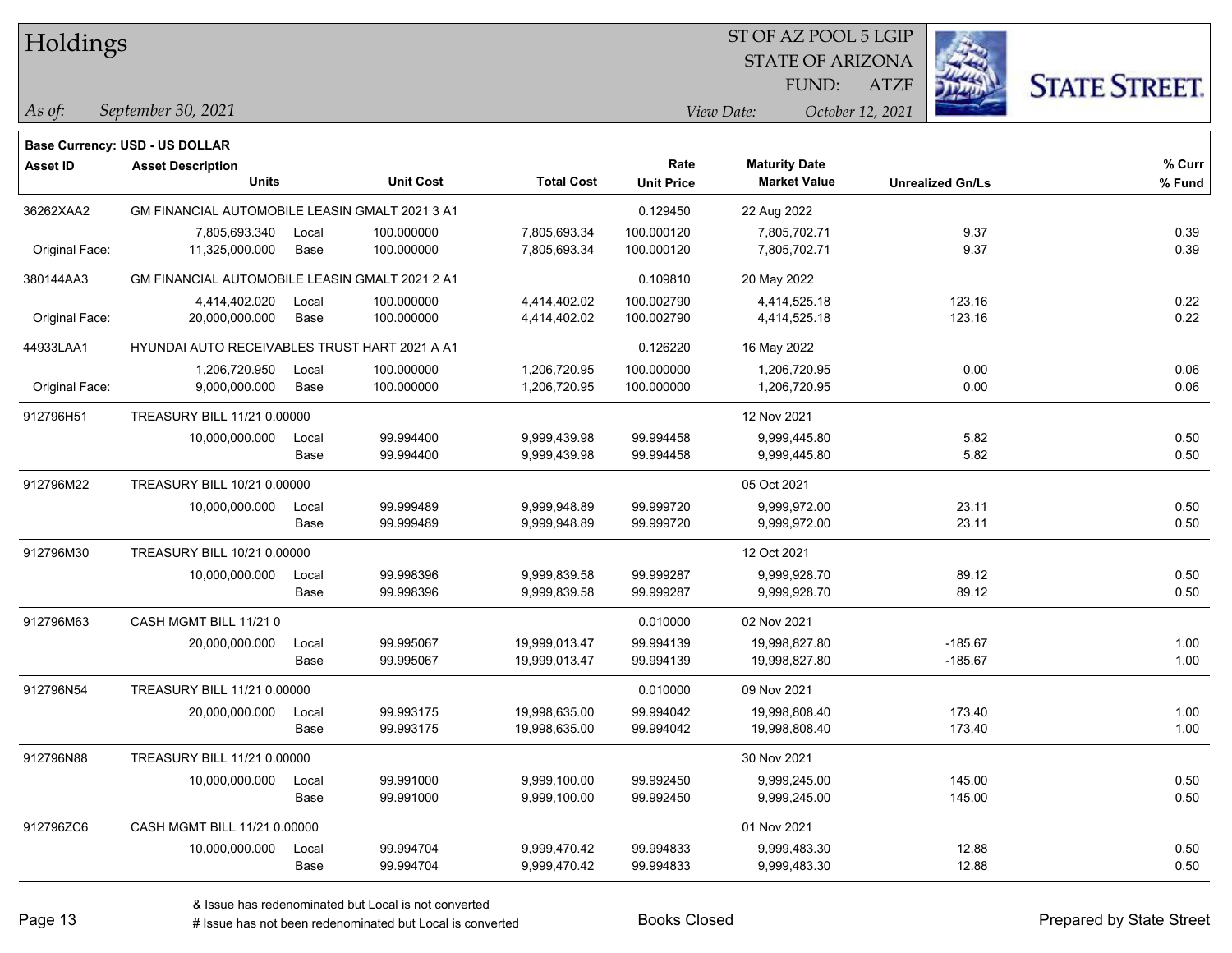| Holdings                  |                                                |               |                          |                                | ST OF AZ POOL 5 LGIP<br><b>STATE OF ARIZONA</b> |                                             |                  |                         |                      |
|---------------------------|------------------------------------------------|---------------|--------------------------|--------------------------------|-------------------------------------------------|---------------------------------------------|------------------|-------------------------|----------------------|
|                           |                                                |               |                          |                                |                                                 | FUND:                                       | <b>ATZF</b>      |                         | <b>STATE STREET.</b> |
| As of:                    | September 30, 2021                             |               |                          |                                |                                                 | View Date:                                  | October 12, 2021 |                         |                      |
|                           | Base Currency: USD - US DOLLAR                 |               |                          |                                |                                                 |                                             |                  |                         |                      |
| <b>Asset ID</b>           | <b>Asset Description</b><br><b>Units</b>       |               | <b>Unit Cost</b>         | <b>Total Cost</b>              | Rate<br><b>Unit Price</b>                       | <b>Maturity Date</b><br><b>Market Value</b> |                  | <b>Unrealized Gn/Ls</b> | % Curr<br>% Fund     |
| 91282CAG6                 | US TREASURY N/B 08/22 0.125                    |               |                          |                                | 0.125000                                        | 31 Aug 2022                                 |                  |                         |                      |
|                           | 10,000,000.000                                 | Local<br>Base | 100.010375<br>100.010375 | 10,001,037.53<br>10,001,037.53 | 100.023438<br>100.023438                        | 10,002,343.80<br>10,002,343.80              |                  | 1,306.27<br>1,306.27    | 0.50<br>0.50         |
| 98163LAA8                 | WORLD OMNI AUTO RECEIVABLES TR WOART 2021 B A1 |               |                          |                                | 0.110250                                        | 16 May 2022                                 |                  |                         |                      |
| Original Face:            | 2,168,221.630<br>10,000,000.000                | Local<br>Base | 100.000000<br>100.000000 | 2,168,221.63<br>2,168,221.63   | 100.000710<br>100.000710                        | 2,168,237.02<br>2,168,237.02                |                  | 15.39<br>15.39          | 0.11<br>0.11         |
| 98164EAA3                 | WORLD OMNI AUTO RECEIVABLES TR WOART 2021 A A1 |               |                          |                                | 0.138570                                        | 15 Feb 2022                                 |                  |                         |                      |
|                           | 0.000                                          | Local<br>Base | 0.000000<br>0.000000     | 0.74<br>0.74                   | 0.000000<br>0.000000                            | 0.00<br>0.00                                |                  | $-0.74$<br>$-0.74$      | 0.00<br>0.00         |
| <b>US DOLLAR Total</b>    |                                                |               |                          |                                |                                                 |                                             |                  |                         |                      |
|                           | 129,834,993.340                                | Local         |                          | 129,831,478.95                 |                                                 | 129,833,315.14                              |                  | 1,836.19                | 6.46                 |
| Original Face:            | 77,825,000.000                                 | Base          |                          | 129,831,478.95                 |                                                 | 129,833,315.14                              |                  | 1,836.19                | 6.46                 |
| <b>FIXED INCOME Total</b> |                                                |               |                          |                                |                                                 |                                             |                  |                         |                      |
| Original Face:            | 129,834,993.340<br>77,825,000.000              | Base          |                          | 129,831,478.95                 |                                                 | 129,833,315.14                              |                  | 1,836.19                | 6.46                 |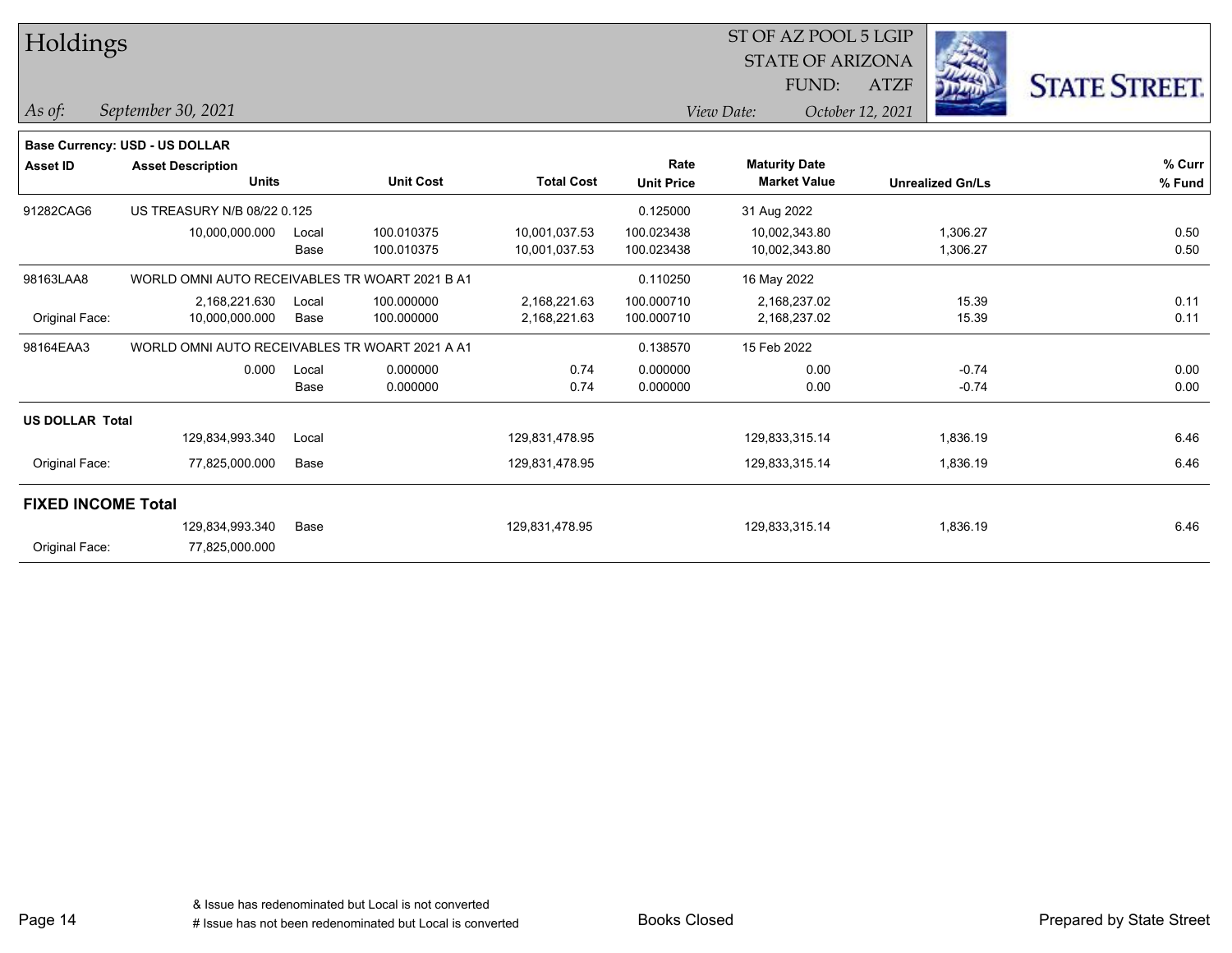| Holdings          |                                                                   |      |                  |                   |                   | ST OF AZ POOL 5 LGIP<br><b>STATE OF ARIZONA</b> |                                 |                         |                      |
|-------------------|-------------------------------------------------------------------|------|------------------|-------------------|-------------------|-------------------------------------------------|---------------------------------|-------------------------|----------------------|
| $\vert$ As of:    | September 30, 2021                                                |      |                  |                   |                   | FUND:<br>View Date:                             | <b>ATZF</b><br>October 12, 2021 |                         | <b>STATE STREET.</b> |
| <b>Asset ID</b>   | <b>Base Currency: USD - US DOLLAR</b><br><b>Asset Description</b> |      |                  |                   | Rate              | <b>Maturity Date</b>                            |                                 |                         | % Curr               |
|                   | <b>Units</b>                                                      |      | <b>Unit Cost</b> | <b>Total Cost</b> | <b>Unit Price</b> | <b>Market Value</b>                             |                                 | <b>Unrealized Gn/Ls</b> | % Fund               |
| <b>FUND Total</b> |                                                                   |      |                  |                   |                   |                                                 |                                 |                         |                      |
|                   | 2,009,636,695.020                                                 | Base |                  | 2,009,283,831.61  |                   | 2,009,310,660.31                                |                                 | 26.828.70               | 100.00               |
| Original Face:    | 77,825,000.000                                                    |      |                  |                   |                   |                                                 |                                 |                         |                      |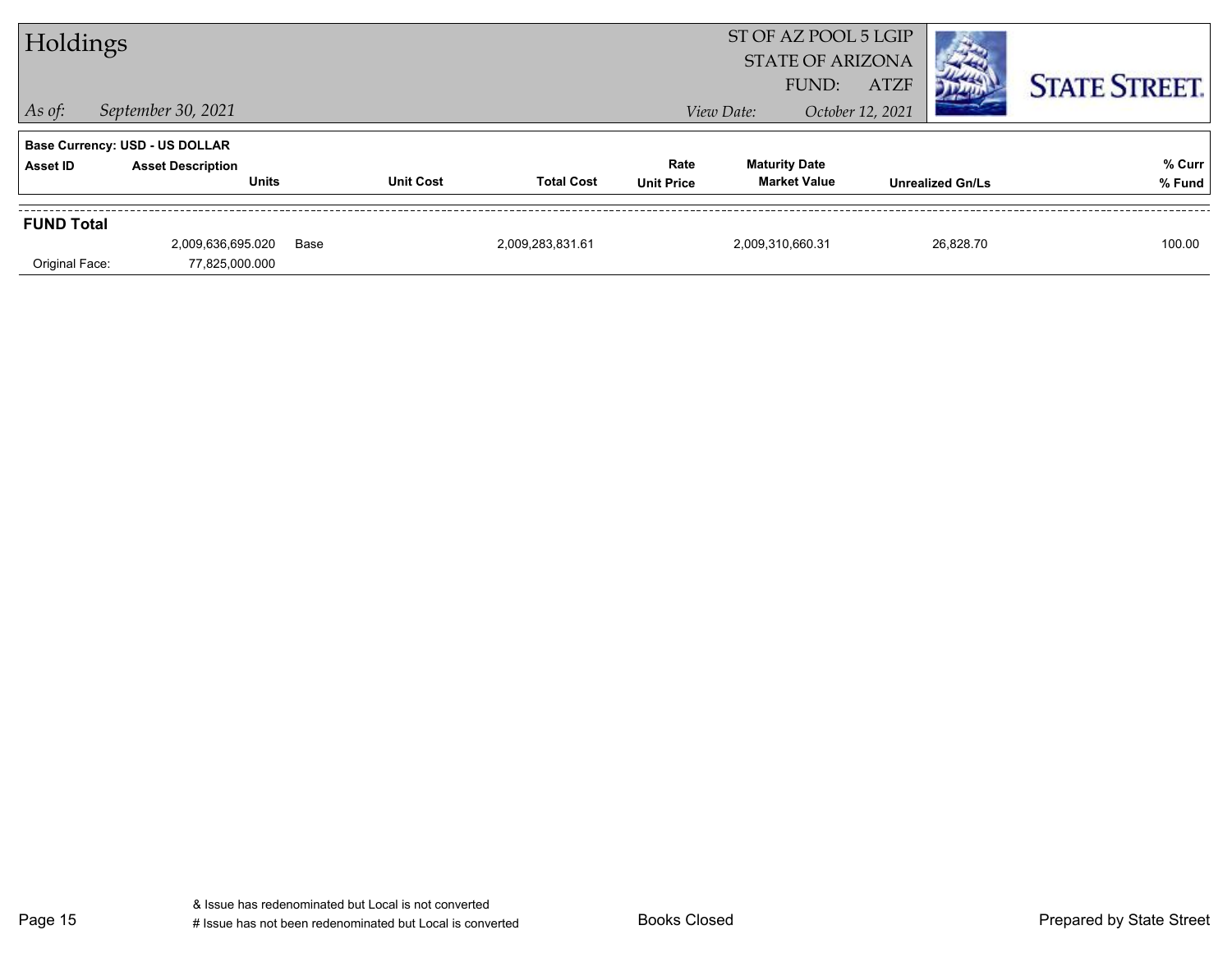# Holdings

## Currency Summary

*As of: September 30, 2021*

#### ST OF AZ POOL 5 LGIP STATE OF ARIZONAATZF FUND:



*View Date:October 12, 2021*

#### **Base Currency:USD - US DOLLAR**

|                        |                   |       |                   |                     | % Currency |                         |                          |                           |
|------------------------|-------------------|-------|-------------------|---------------------|------------|-------------------------|--------------------------|---------------------------|
|                        | <b>Units</b>      |       | <b>Total Cost</b> | <b>Market Value</b> | % Fund     | <b>Unreal Sec Gn/Ls</b> | <b>Unreal Curr Gn/Ls</b> | <b>Total Unreal Gn/Ls</b> |
| <b>US DOLLAR</b>       |                   |       |                   |                     |            |                         | Exchange Rate:           | 1.000000                  |
| <b>CASH</b>            |                   |       |                   |                     |            |                         |                          |                           |
|                        | $-0.030$          | Local | $-0.03$           | $-0.03$             | 0.00       | 0.00                    |                          | 0.00                      |
|                        |                   | Base  | $-0.03$           | $-0.03$             | 0.00       | 0.00                    | 0.00                     | 0.00                      |
| <b>CASH EQUIVALENT</b> |                   |       |                   |                     |            |                         |                          |                           |
|                        | 1,879,801,701.710 | Local | 1,879,452,352.69  | 1,879,477,345.20    | 93.54      | 24,992.51               |                          | 24,992.51                 |
|                        |                   | Base  | 1,879,452,352.69  | 1,879,477,345.20    | 93.54      | 24,992.51               | 0.00                     | 24,992.51                 |
| <b>FIXED INCOME</b>    |                   |       |                   |                     |            |                         |                          |                           |
|                        | 129,834,993.340   | Local | 129,831,478.95    | 129,833,315.14      | 6.46       | 1,836.19                |                          | 1,836.19                  |
| Original Face:         | 77,825,000.000    | Base  | 129,831,478.95    | 129,833,315.14      | 6.46       | 1,836.19                | 0.00                     | 1,836.19                  |
| <b>US DOLLAR Total</b> |                   |       |                   |                     |            |                         |                          |                           |
|                        | 2,009,636,695.020 | Local | 2,009,283,831.61  | 2,009,310,660.31    | 100.00     | 26,828.70               |                          | 26,828.70                 |
| Original Face:         | 77,825,000.000    | Base  | 2,009,283,831.61  | 2,009,310,660.31    | 100.00     | 26,828.70               | 0.00                     | 26,828.70                 |
| <b>FUND Total</b>      |                   |       |                   |                     |            |                         |                          |                           |
|                        | 2,009,636,695.020 | Base  | 2,009,283,831.61  | 2,009,310,660.31    | 100.00     | 26,828.70               | 0.00                     | 26,828.70                 |
| Original Face:         | 77,825,000.000    |       |                   |                     |            |                         |                          |                           |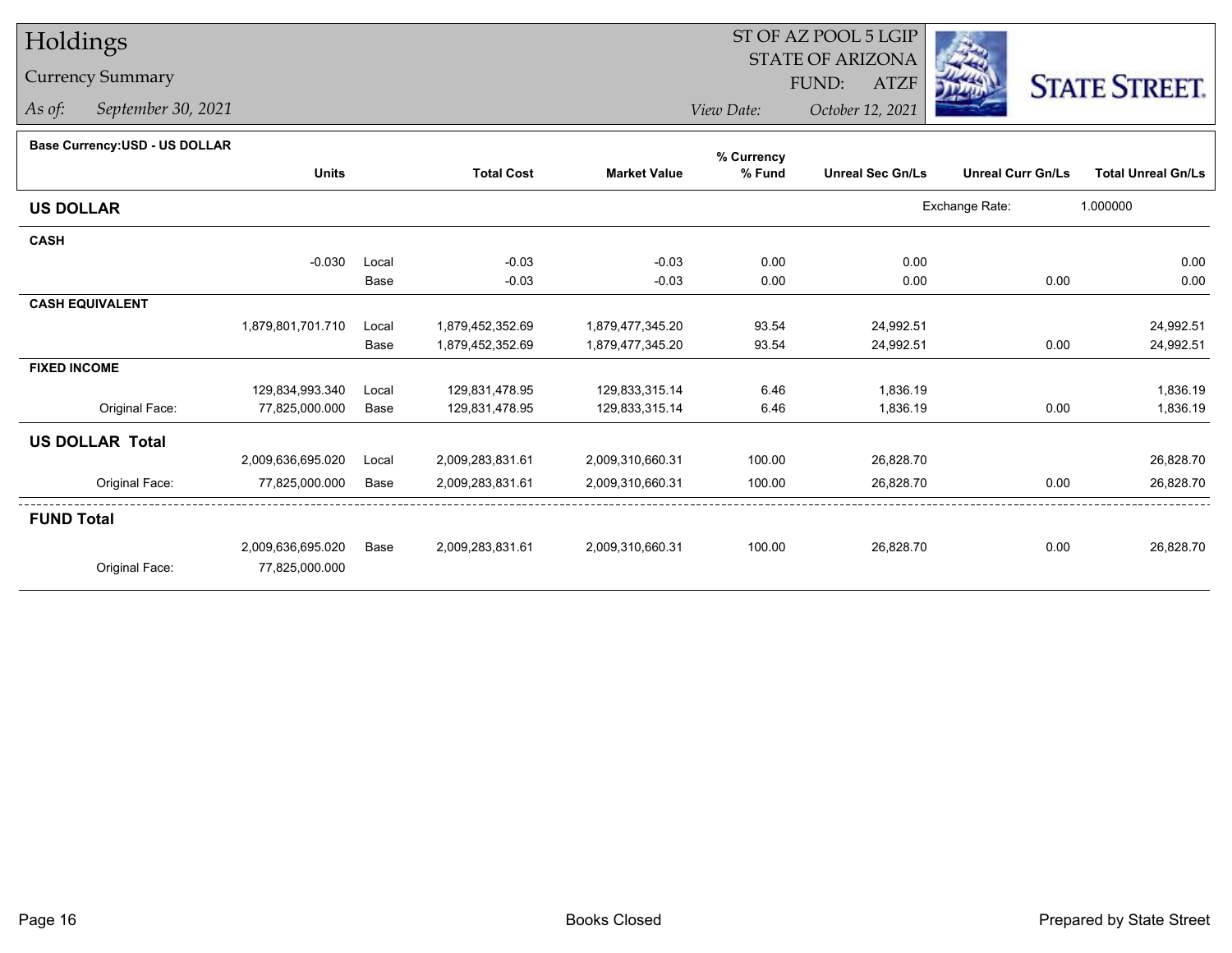| Holdings          |                                |                   |                     |            | ST OF AZ POOL 5 LGIP                     |                          |                           |
|-------------------|--------------------------------|-------------------|---------------------|------------|------------------------------------------|--------------------------|---------------------------|
|                   | <b>Asset Summary</b>           |                   |                     |            | STATE OF ARIZONA<br>FUND:<br><b>ATZF</b> |                          | <b>STATE STREET.</b>      |
| As of:            | September 30, 2021             |                   |                     | View Date: | October 12, 2021                         |                          |                           |
|                   | Base Currency: USD - US DOLLAR |                   |                     |            |                                          |                          |                           |
|                   | <b>Units</b>                   | <b>Total Cost</b> | <b>Market Value</b> | % Fund     | <b>Unreal Sec Gn/Ls</b>                  | <b>Unreal Curr Gn/Ls</b> | <b>Total Unreal Gn/Ls</b> |
| <b>CASH</b>       |                                |                   |                     |            |                                          |                          |                           |
| <b>US DOLLAR</b>  |                                |                   |                     |            |                                          |                          |                           |
|                   | $-0.030$                       | $-0.03$           | $-0.03$             | 0.00       | 0.00                                     | 0.00                     | 0.00                      |
| <b>CASH Total</b> | $-0.030$                       | $-0.03$           | $-0.03$             | 0.00       | 0.00                                     | 0.00                     | 0.00                      |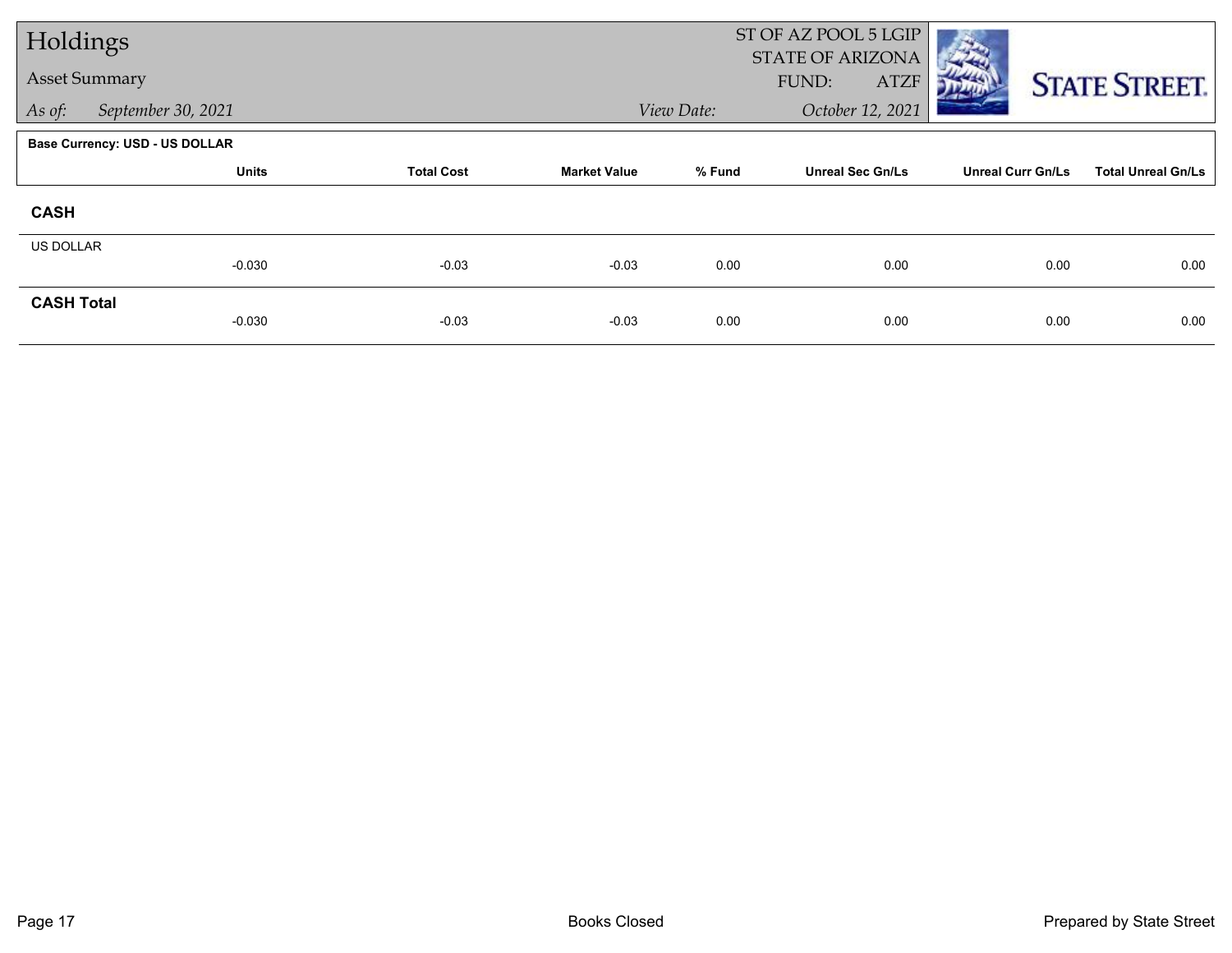| Holdings         |                                       |                   |                     |            | ST OF AZ POOL 5 LGIP<br><b>STATE OF ARIZONA</b> |                          |                           |
|------------------|---------------------------------------|-------------------|---------------------|------------|-------------------------------------------------|--------------------------|---------------------------|
|                  | <b>Asset Summary</b>                  |                   |                     |            | FUND:<br><b>ATZF</b>                            |                          | <b>STATE STREET.</b>      |
| As of:           | September 30, 2021                    |                   |                     | View Date: | October 12, 2021                                |                          |                           |
|                  | <b>Base Currency: USD - US DOLLAR</b> |                   |                     |            |                                                 |                          |                           |
|                  | <b>Units</b>                          | <b>Total Cost</b> | <b>Market Value</b> | % Fund     | <b>Unreal Sec Gn/Ls</b>                         | <b>Unreal Curr Gn/Ls</b> | <b>Total Unreal Gn/Ls</b> |
|                  | <b>CASH EQUIVALENT</b>                |                   |                     |            |                                                 |                          |                           |
| <b>US DOLLAR</b> |                                       |                   |                     |            |                                                 |                          |                           |
|                  | 1,879,801,701.710                     | 1,879,452,352.69  | 1,879,477,345.20    | 93.54      | 24,992.51                                       | 0.00                     | 24,992.51                 |
|                  | <b>CASH EQUIVALENT Total</b>          |                   |                     |            |                                                 |                          |                           |
|                  | 1,879,801,701.710                     | 1,879,452,352.69  | 1,879,477,345.20    | 93.54      | 24,992.51                                       | 0.00                     | 24,992.51                 |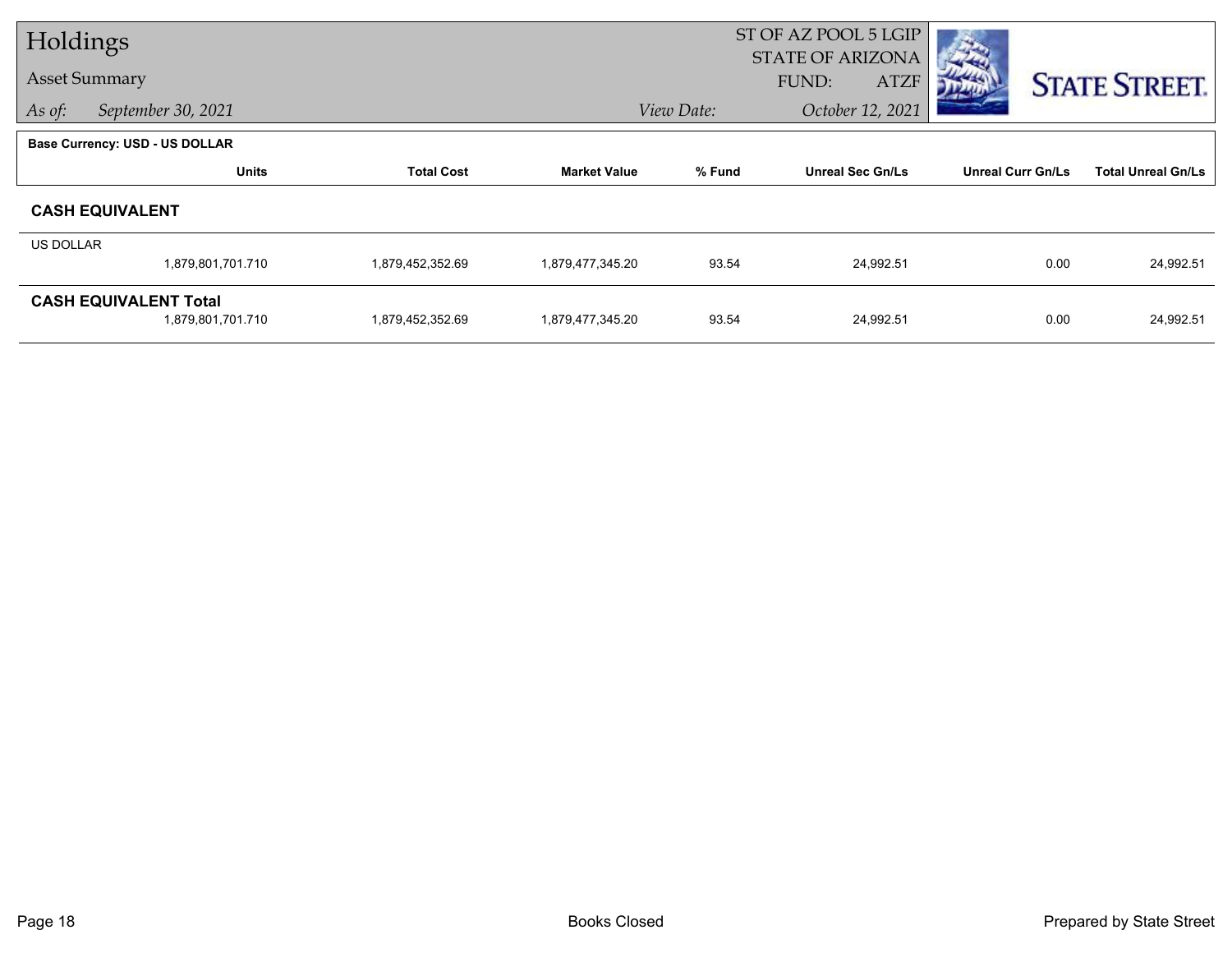| Holdings         |                                              |                   |                     |                  | ST OF AZ POOL 5 LGIP                            |                          |                           |
|------------------|----------------------------------------------|-------------------|---------------------|------------------|-------------------------------------------------|--------------------------|---------------------------|
|                  | <b>Asset Summary</b>                         |                   |                     |                  | <b>STATE OF ARIZONA</b><br>FUND:<br><b>ATZF</b> |                          | <b>STATE STREET.</b>      |
| As of:           | September 30, 2021                           |                   | View Date:          | October 12, 2021 |                                                 |                          |                           |
|                  | <b>Base Currency: USD - US DOLLAR</b>        |                   |                     |                  |                                                 |                          |                           |
|                  | <b>Units</b>                                 | <b>Total Cost</b> | <b>Market Value</b> | % Fund           | <b>Unreal Sec Gn/Ls</b>                         | <b>Unreal Curr Gn/Ls</b> | <b>Total Unreal Gn/Ls</b> |
|                  | <b>FIXED INCOME</b>                          |                   |                     |                  |                                                 |                          |                           |
| <b>US DOLLAR</b> |                                              |                   |                     |                  |                                                 |                          |                           |
|                  | 129,834,993.340                              | 129,831,478.95    | 129,833,315.14      | 6.46             | 1,836.19                                        | 0.00                     | 1,836.19                  |
|                  | <b>FIXED INCOME Total</b><br>129,834,993.340 | 129,831,478.95    | 129,833,315.14      | 6.46             | 1,836.19                                        | 0.00                     | 1,836.19                  |
|                  |                                              |                   |                     |                  |                                                 |                          |                           |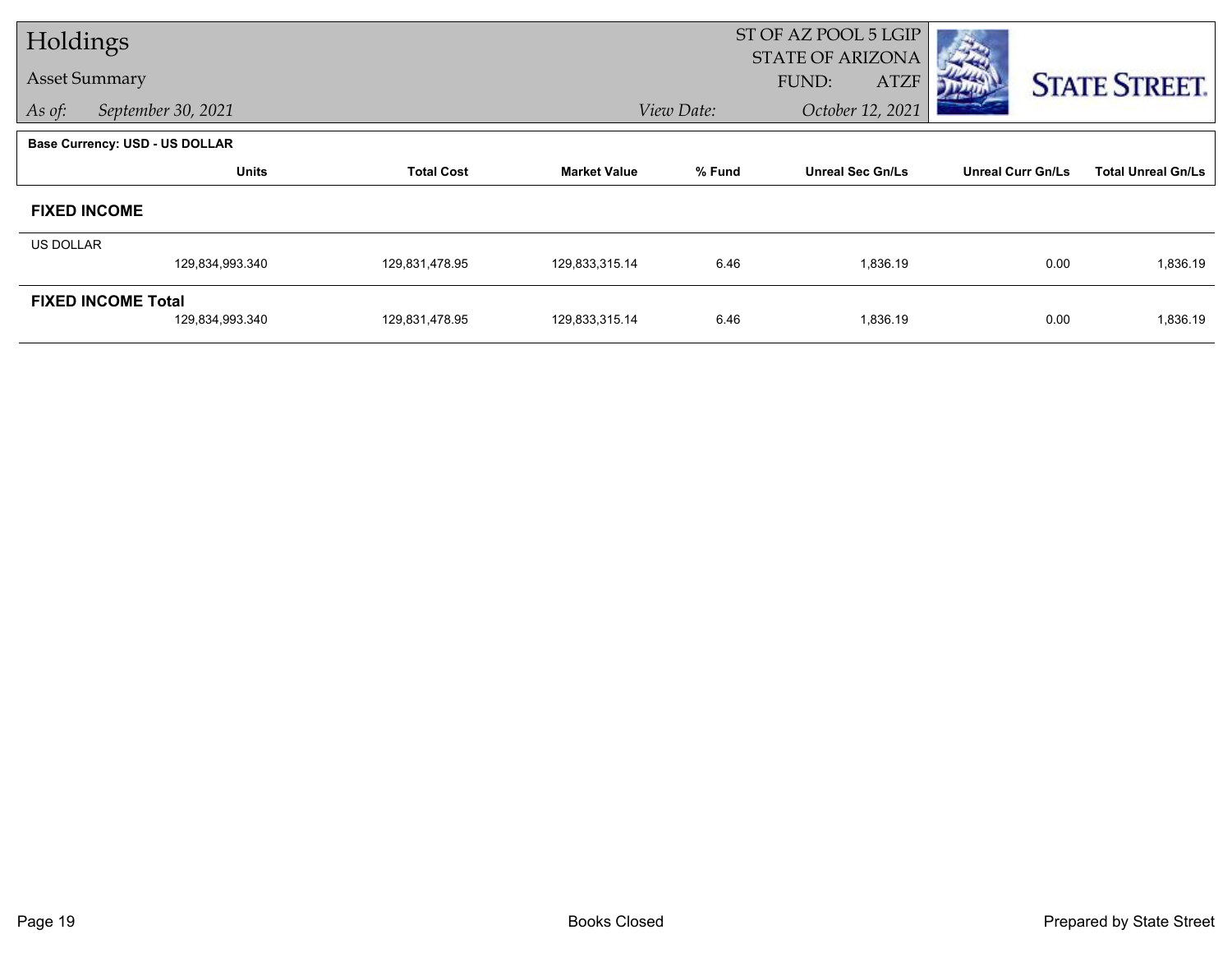| Holdings                     |                                       |                  |                  |                      | ST OF AZ POOL 5 LGIP<br><b>STATE OF ARIZONA</b> |                          |                           |
|------------------------------|---------------------------------------|------------------|------------------|----------------------|-------------------------------------------------|--------------------------|---------------------------|
| <b>Asset Summary</b>         |                                       |                  |                  | <b>ATZF</b><br>FUND: |                                                 |                          | <b>STATE STREET.</b>      |
| September 30, 2021<br>As of: |                                       |                  |                  | View Date:           | October 12, 2021                                |                          |                           |
|                              | <b>Base Currency: USD - US DOLLAR</b> |                  |                  |                      |                                                 |                          |                           |
|                              | <b>Units</b><br><b>Total Cost</b>     |                  |                  | % Fund               | <b>Unreal Sec Gn/Ls</b>                         | <b>Unreal Curr Gn/Ls</b> | <b>Total Unreal Gn/Ls</b> |
| <b>FUND Total</b>            |                                       |                  |                  |                      |                                                 |                          |                           |
|                              | 2.009.636.695.020                     | 2,009,283,831.61 | 2.009.310.660.31 | 100.00               | 26.828.70                                       | 0.00                     | 26.828.70                 |